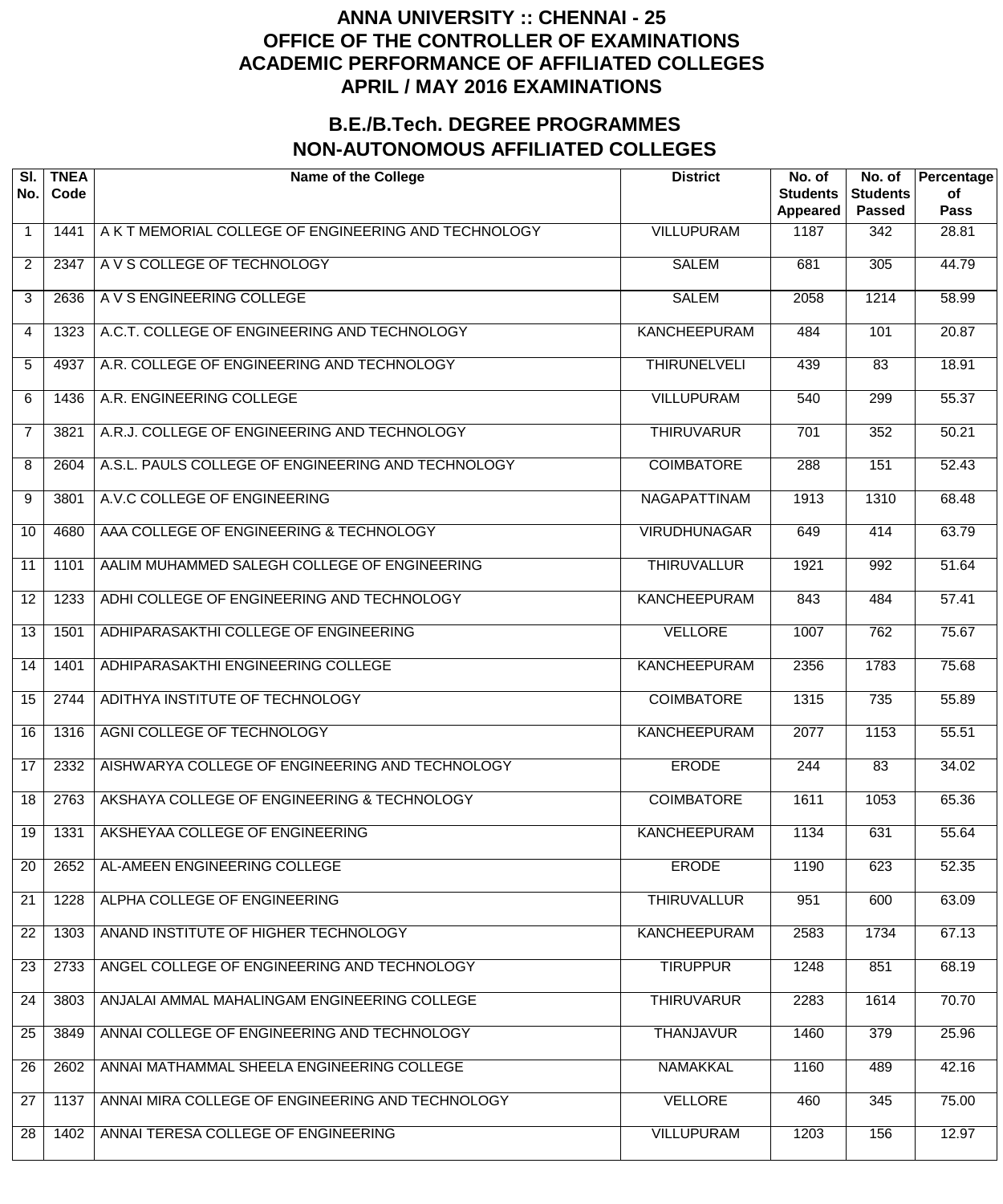| SI.<br>No. | <b>TNEA</b><br>Code | <b>Name of the College</b>                          | <b>District</b>        | No. of<br><b>Students</b><br>Appeared | No. of<br><b>Students</b><br><b>Passed</b> | Percentage<br>of<br><b>Pass</b> |
|------------|---------------------|-----------------------------------------------------|------------------------|---------------------------------------|--------------------------------------------|---------------------------------|
| 29         | 4999                | ANNAI VAILANKANNI COLLEGE OF ENGINEERING            | <b>KANYAKUMARI</b>     | 559                                   | 207                                        | 37.03                           |
| 30         | 1133                | ANNAI VEILANKANNI'S COLLEGE OF ENGINEERING          | <b>KANCHEEPURAM</b>    | $\overline{307}$                      | $\overline{86}$                            | 28.01                           |
| 31         | 1524                | ANNAMALAIAR COLLEGE OF ENGINEERING                  | THIRUVANNAMALAI        | 498                                   | 197                                        | 39.56                           |
| 32         | 2648                | ANNAPOORANA ENGINEERING COLLEGE                     | <b>SALEM</b>           | 498                                   | 199                                        | 39.96                           |
| 33         | 1230                | APOLLO ENGINEERING COLLEGE                          | <b>KANCHEEPURAM</b>    | 1165                                  | 965                                        | 82.83                           |
| 34         | 1455                | APOLLO PRIYADARSHANAM INSTITUTE OF TECHNOLOGY       | <b>KANCHEEPURAM</b>    | $\overline{527}$                      | $\overline{272}$                           | 51.61                           |
| 35         | 3804                | ARASU ENGINEERING COLLEGE                           | <b>THANJAVUR</b>       | 1594                                  | 1004                                       | 62.99                           |
| 36         | 2668                | ARCHANA INSTITUTE OF TECHNOLOGY                     | <b>KRISHNAGIRI</b>     | 264                                   | $\overline{81}$                            | 30.68                           |
| 37         | 1201                | ARIGNAR ANNA INSTITUTE OF SCIENCE AND TECHNOLOGY    | <b>KANCHEEPURAM</b>    | 539                                   | 134                                        | 24.86                           |
| 38         | 5540                | ARINGER ANNA COLLEGE OF ENGINEERING AND TECHNOLOGY  | <b>DINDIGUL</b>        | 94                                    | 8                                          | 08.51                           |
| 39         | 3462                | ARIYALUR ENGINEERING COLLEGE                        | <b>ARIYALUR</b>        | 440                                   | 105                                        | 23.86                           |
| 40         | 2367                | ARJUN COLLEGE OF TECHNOLOGY                         | <b>COIMBATORE</b>      | $\overline{342}$                      | $\overline{227}$                           | 66.37                           |
| 41         | 1232                | ARM COLLEGE OF ENGINEERING AND TECHNOLOGY           | <b>KANCHEEPURAM</b>    | 1036                                  | 476                                        | 45.95                           |
| 42         | 1334                | ARS COLLEGE OF ENGINEERING                          | <b>KANCHEEPURAM</b>    | 405                                   | 67                                         | 16.54                           |
| 43         | 1503                | ARULMIGU MEENAKSHI AMMAN COLLEGE OF ENGINEERING     | THIRUVANNAMALAI        | 679                                   | 421                                        | 62.00                           |
| 44         | 2356                | ARULMURUGAN COLLEGE OF ENGINEERING                  | <b>KARUR</b>           | 820                                   | 476                                        | 58.05                           |
| 45         | 4944                | ARUNACHALA COLLEGE OF ENGINEERING FOR WOMEN         | <b>KANYAKUMARI</b>     | 1555                                  | 1330                                       | 85.53                           |
| 46         | 1508                | ARUNAI COLLEGE OF ENGINEERING                       | THIRUVANNAMALAI        | 487                                   | 154                                        | 31.62                           |
| 47         | 1504                | ARUNAI ENGINEERING COLLEGE                          | <b>THIRUVANNAMALAI</b> | 2866                                  | 1710                                       | 59.67                           |
| 48         | 3855                | AS-SALAM COLLEGE OF ENGINEERING AND TECHNOLOGY      | <b>THANJAVUR</b>       | 793                                   | 348                                        | 43.88                           |
| 49         | 1423                | ASAN MEMORIAL COLLEGE OF ENGINEERING AND TECHNOLOGY | <b>KANCHEEPURAM</b>    | 557                                   | 202                                        | 36.27                           |
| 50         | 2338                | ASIAN COLLEGE OF ENGINEERING AND TECHNOLOGY         | <b>COIMBATORE</b>      | 402                                   | $\overline{272}$                           | 67.66                           |
| 51         | 1435                | BALAJI INSTITUTE OF ENGINEERING AND TECHNOLOGY      | <b>KANCHEEPURAM</b>    | 294                                   | 91                                         | 30.95                           |
| 52         | 4992                | BETHLAHEM INSTITUTE OF ENGINEERING                  | <b>KANYAKUMARI</b>     | 1360                                  | 594                                        | 43.68                           |
| 53         | 1102                | BHAJARANG ENGINEERING COLLEGE                       | <b>THIRUVALLUR</b>     | 396                                   | 198                                        | 50.00                           |
| 54         | 5902                | BHARATH NIKETAN ENGINEERING COLLEGE                 | <b>THENI</b>           | 1075                                  | 584                                        | 54.33                           |
| 55         | 1519                | BHARATHIDASAN ENGINEERING COLLEGE                   | <b>VELLORE</b>         | 966                                   | 505                                        | 52.28                           |
| 56         | 2643                | BHARATHIYAR INSTITUTE OF ENGINEERING FOR WOMEN      | <b>SALEM</b>           | 854                                   | 395                                        | 46.25                           |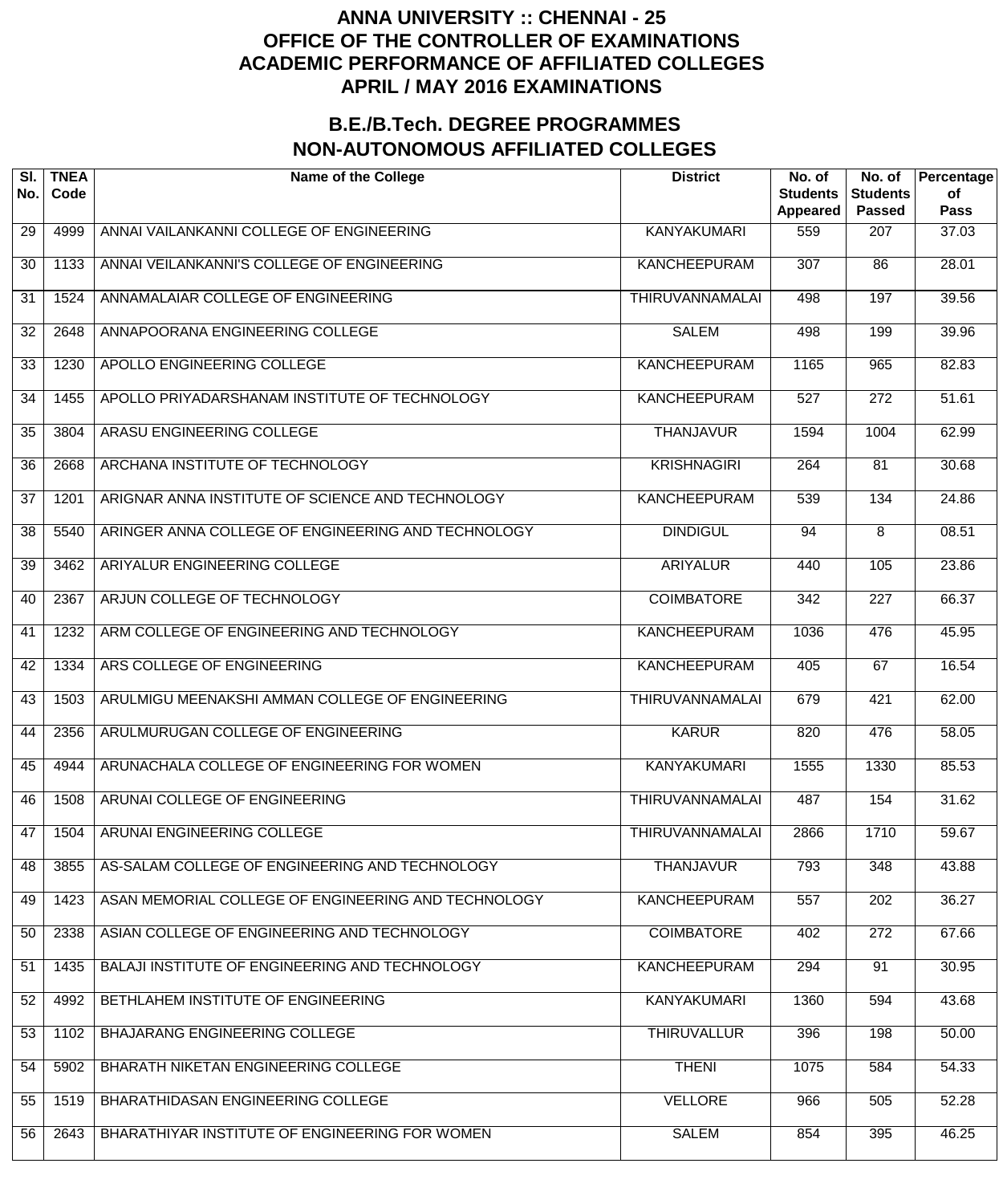| SI.<br>No.      | <b>TNEA</b><br>Code | <b>Name of the College</b>                                              | <b>District</b>        | No. of<br><b>Students</b><br>Appeared | No. of<br><b>Students</b><br><b>Passed</b> | Percentage<br>of<br><b>Pass</b> |
|-----------------|---------------------|-------------------------------------------------------------------------|------------------------|---------------------------------------|--------------------------------------------|---------------------------------|
| 57              | 2772                | C M S COLLEGE OF ENGINEERING AND TECHNOLOGY                             | <b>COIMBATORE</b>      | 804                                   | 403                                        | 50.12                           |
| 58              | 1505                | C.ABDUL HAKEEM COLLEGE OF ENGINEERING AND TECHNOLOGY                    | <b>VELLORE</b>         | 2148                                  | 1269                                       | 59.08                           |
| 59              | 3425                | C.K. COLLEGE OF ENGINEERING & TECHNOLOGY                                | <b>CUDDALORE</b>       | 1387                                  | 688                                        | 49.60                           |
| 60              | 5531                | <b>C.R. ENGINEERING COLLEGE</b>                                         | <b>MADURAI</b>         | $\overline{313}$                      | 155                                        | 49.52                           |
| 61              | 4952                | <b>C.S.I. INSTITUTE OF TECHNOLOGY</b>                                   | <b>KANYAKUMARI</b>     | 1262                                  | 481                                        | 38.11                           |
| 62              | 4953                | CAPE INSTITUTE OF TECHNOLOGY                                            | <b>THIRUNELVELI</b>    | 1549                                  | 891                                        | 57.52                           |
| 63              | 3841                | <b>CARE GROUP OF INSTITUTIONS</b>                                       | <b>TIRUCHIRAPPALLI</b> | 866                                   | 413                                        | 47.69                           |
| 64              | 3828                | CAUVERY COLLEGE OF ENGINEERING AND TECHNOLOGY                           | <b>TIRUCHIRAPPALLI</b> | 289                                   | $\overline{91}$                            | 31.49                           |
| 65              | 5012                | CENTRAL ELECTROCHEMICAL RESEARCH INSTITUTE (CSIR) KARAIKUDI             | <b>SIVAGANGA</b>       | 137                                   | 128                                        | 93.43                           |
| 66              | 1321                | CENTRAL INSTITUTE OF PLASTICS ENGINEERING AND TECHNOLOGY                | <b>CHENNAI</b>         | 524                                   | 356                                        | 67.94                           |
| 67              | 4931                | <b>CHANDY COLLEGE OF ENGINEERING</b>                                    | <b>TUTICORIN</b>       | 875                                   | 400                                        | 45.71                           |
| 68              | 3926                | CHENDHURAN COLLEGE OF ENGINEERING AND TECHNOLOGY                        | <b>PUDUKOTTAI</b>      | 893                                   | 466                                        | 52.18                           |
| 69              | 1444                | CHENDU COLLEGE OF ENGINEERING AND TECHNOLOGY                            | <b>KANCHEEPURAM</b>    | 473                                   | $\overline{142}$                           | 30.02                           |
| 70              | 1399                | CHENNAI INSTITUTE OF TECHNOLOGY                                         | <b>KANCHEEPURAM</b>    | 2036                                  | 1533                                       | 75.29                           |
| 71              | 2355                | CHERAN COLLEGE OF ENGINEERING                                           | <b>KARUR</b>           | 672                                   | 386                                        | 57.44                           |
| $\overline{72}$ | 2630                | CHETTINAD COLLEGE OF ENGINEERING AND TECHNOLOGY                         | <b>KARUR</b>           | 1167                                  | 824                                        | 70.61                           |
| $\overline{73}$ | 2650                | CHRIST THE KING ENGINEERING COLLEGE                                     | <b>COIMBATORE</b>      | 572                                   | 362                                        | 63.29                           |
| $\overline{74}$ | 5703                | CHRISTIAN COLLEGE OF ENGINEERING AND TECHNOLOGY                         | <b>DINDIGUL</b>        | 1228                                  | 591                                        | 48.13                           |
| 75              | 2635                | CMS COLLEGE OF ENGINEERING                                              | <b>NAMAKKAL</b>        | 849                                   | 437                                        | 51.47                           |
| 76              | 2704                | COIMBATORE INSTITUTE OF ENGINEERING AND TECHNOLOGY                      | <b>COIMBATORE</b>      | 2120                                  | 1284                                       | 60.57                           |
| 77              | 2705                | CSI COLLEGE OF ENGINEERING                                              | THE NILGIRIS           | 1261                                  | 614                                        | 48.69                           |
| 78              | 1202                | <b>D M I COLLEGE OF ENGINEERING</b>                                     | <b>KANCHEEPURAM</b>    | 2261                                  | 1226                                       | 54.22                           |
| 79              | 1424                | DHAANISH AHMED COLLEGE OF ENGINEERING                                   | <b>KANCHEEPURAM</b>    | 1527                                  | 951                                        | 62.28                           |
| 80              | 2349                | DHAANISH AHMED INSTITUTE OF TECHNOLOGY                                  | <b>COIMBATORE</b>      | 221                                   | 170                                        | 76.92                           |
| 81              | 1405                | DHANALAKSHMI COLLEGE OF ENGINEERING                                     | <b>KANCHEEPURAM</b>    | 2528                                  | 1534                                       | 60.68                           |
| 82              | 3457                | DHANALAKSHMI SRINIVASAN COLLEGE OF ENGINEERING                          | <b>PERAMBALUR</b>      | 942                                   | 472                                        | 50.11                           |
| 83              | 2743                | DHANALAKSHMI SRINIVASAN COLLEGE OF ENGINEERING                          | <b>COIMBATORE</b>      | 1349                                  | 653                                        | 48.41                           |
| 84              | 1322                | DHANALAKSHMI SRINIVASAN COLLEGE OF ENGINEERING AND<br><b>TECHNOLOGY</b> | <b>KANCHEEPURAM</b>    | 2239                                  | 1037                                       | 46.32                           |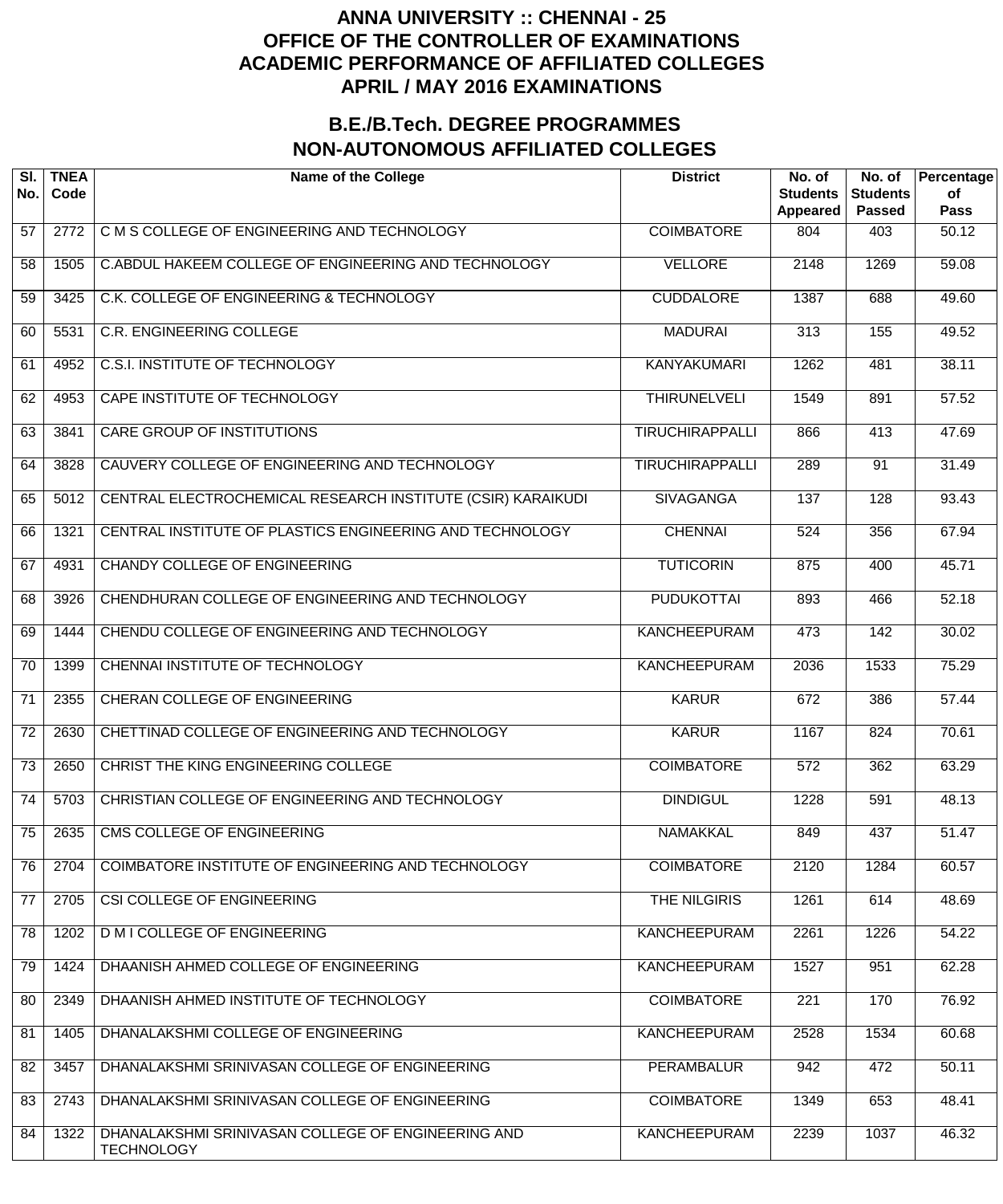| SI.<br>No.      | <b>TNEA</b><br>Code | <b>Name of the College</b>                                   | <b>District</b>        | No. of<br><b>Students</b><br><b>Appeared</b> | No. of<br><b>Students</b><br><b>Passed</b> | Percentage<br>of<br><b>Pass</b> |
|-----------------|---------------------|--------------------------------------------------------------|------------------------|----------------------------------------------|--------------------------------------------|---------------------------------|
| 85              | 3805                | DHANALAKSHMI SRINIVASAN ENGINEERING COLLEGE                  | <b>PERAMBALUR</b>      | 2905                                         | 1423                                       | 48.98                           |
| 86              | 3458                | DHANALAKSHMI SRINIVASAN INSTITUTE OF RESEARCH AND TECHNOLOGY | <b>PERAMBALUR</b>      | $\overline{734}$                             | 323                                        | 44.01                           |
| $\overline{87}$ | 3459                | DHANALAKSHMI SRINIVASAN INSTITUTE OF TECHNOLOGY              | <b>TIRUCHIRAPPALLI</b> | 1124                                         | 561                                        | 49.91                           |
| 88              | 5541                | DHAYA COLLEGE OF ENGINEERING                                 | <b>MADURAI</b>         | 61                                           | 28                                         | 45.90                           |
| 89              | 2345                | DHIRAJLAL GANDHI COLLEGE OF TECHNOLOGY                       | <b>SALEM</b>           | 2062                                         | 1325                                       | 64.26                           |
| 90              | 4946                | <b>DMI ENGINEERING COLLEGE</b>                               | <b>KANYAKUMARI</b>     | 1161                                         | 622                                        | 53.57                           |
| 91              | 1406                | DR. PAUL'S ENGINEERING COLLEGE                               | <b>VILLUPURAM</b>      | 1257                                         | $\overline{347}$                           | 27.61                           |
| 92              | 4975                | DR.G.U.POPE COLLEGE OF ENGINEERING                           | <b>TUTICORIN</b>       | 416                                          | 127                                        | 30.53                           |
| 93              | 2736                | DR.N G P INSTITUTE OF TECHNOLOGY                             | <b>COIMBATORE</b>      | 2016                                         | 1493                                       | 74.06                           |
| 94              | 2662                | DR.NAGARATHINAM'S COLLEGE OF ENGINEERING                     | <b>NAMAKKAL</b>        | 449                                          | 62                                         | 13.81                           |
| 95              | 2771                | DR.NALLINI INSTITUTE OF ENGINEERING AND TECHNOLOGY           | <b>TIRUPPUR</b>        | 168                                          | $\overline{47}$                            | 27.98                           |
| 96              | 3822                | DR.NAVALAR NEDUNCHEZHIYAN COLLEGE OF ENGINEERING             | <b>CUDDALORE</b>       | 676                                          | 168                                        | 24.85                           |
| 97              | 4954                | DR.SIVANTHI ADITANAR COLLEGE OF ENGINEERING                  | <b>TUTICORIN</b>       | 2073                                         | 1572                                       | 75.83                           |
| 98              | 3806                | E.G.S.PILLAY ENGINEERING COLLEGE                             | <b>NAGAPATTINAM</b>    | 2188                                         | 1312                                       | 59.96                           |
| 99              | 1428                | <b>E.S. ENGINEERING COLLEGE</b>                              | <b>VILLUPURAM</b>      | 670                                          | 288                                        | 42.99                           |
| 100             | 2749                | EASA COLLEGE OF ENGINEERING AND TECHNOLOGY                   | <b>COIMBATORE</b>      | 688                                          | 354                                        | 51.45                           |
| 101             | 1304                | <b>EASWARI ENGINEERING COLLEGE</b>                           | <b>THIRUVALLUR</b>     | 4021                                         | 2934                                       | 72.97                           |
| 102             | 4980                | EINSTEIN COLLEGE OF ENGINEERING                              | <b>THIRUNELVELI</b>    | 1763                                         | 1138                                       | 64.55                           |
| 103             | 3463                | ELIZABETH COLLEGE OF ENGINEERING AND TECHNOLOGY              | <b>PERAMBALUR</b>      | $\overline{93}$                              | $\overline{21}$                            | 22.58                           |
| 104             | 2621                | ER.PERUMAL MANIMEKALAI COLLEGE OF ENGINEERING                | <b>KRISHNAGIRI</b>     | 1763                                         | 1318                                       | 74.76                           |
| 105             | 2656                | ERODE BUILDER EDUCATIONAL TRUST'S GROUP OF INSTITUTIONS      | <b>TIRUPPUR</b>        | 1689                                         | 1203                                       | 71.23                           |
| 106             | 2707                | ERODE SENGUNTHAR ENGINEERING COLLEGE                         | <b>ERODE</b>           | 2134                                         | 1566                                       | 73.38                           |
| 107             | 2664                | EXCEL COLLEGE OF ENGINEERING AND TECHNOLOGY                  | <b>NAMAKKAL</b>        | 1696                                         | 877                                        | 51.71                           |
| 108             | 2637                | EXCEL COLLEGE OF TECHNOLOGY                                  | <b>NAMAKKAL</b>        | 264                                          | 134                                        | 50.76                           |
| 109             | 2634                | <b>EXCEL ENGINEERING COLLEGE</b>                             | <b>NAMAKKAL</b>        | 1966                                         | 856                                        | 43.54                           |
| 110             | 5935                | FATIMA MICHAEL COLLEGE OF ENGINEERING AND TECHNOLOGY         | <b>MADURAI</b>         | 902                                          | 518                                        | 57.43                           |
| 111             | 4955                | FRANCIS XAVIER ENGINEERING COLLEGE                           | <b>THIRUNELVELI</b>    | 3021                                         | 1718                                       | 56.87                           |
| 112             | 1506                | <b>G.G.R. COLLEGE OF ENGINEERING</b>                         | <b>VELLORE</b>         | 434                                          | $\overline{53}$                            | 12.21                           |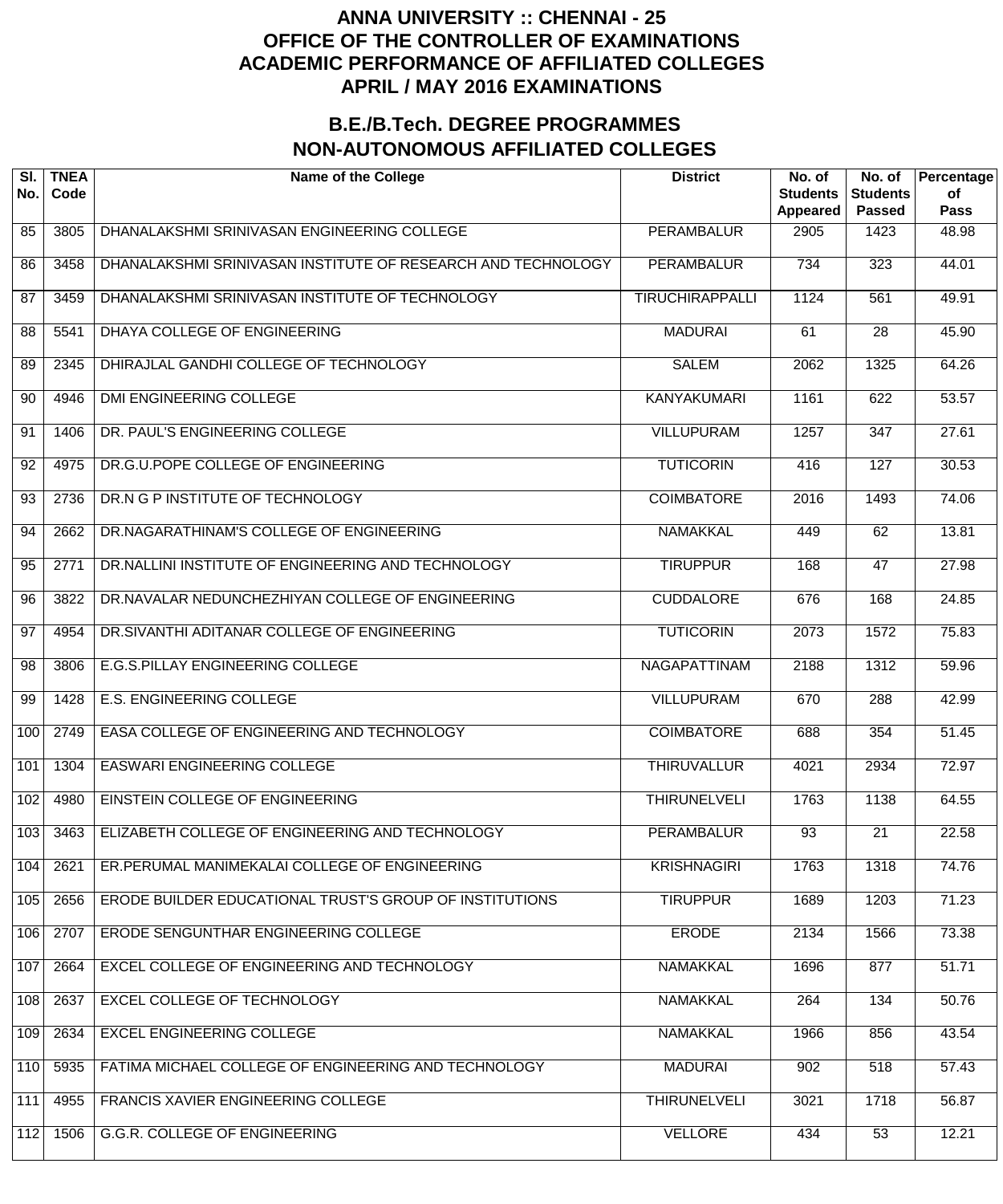| SI.<br>No. | <b>TNEA</b><br>Code | <b>Name of the College</b>                                              | <b>District</b>        | No. of<br><b>Students</b><br><b>Appeared</b> | No. of<br><b>Students</b><br><b>Passed</b> | Percentage<br>of<br><b>Pass</b> |
|------------|---------------------|-------------------------------------------------------------------------|------------------------|----------------------------------------------|--------------------------------------------|---------------------------------|
| 113        | 1407                | G.K.M. COLLEGE OF ENGINEERING AND TECHNOLOGY                            | <b>KANCHEEPURAM</b>    | 2065                                         | 1100                                       | 53.27                           |
| 114        | 1507                | <b>GANADIPATHY TULSI'S JAIN ENGINEERING COLLEGE</b>                     | <b>VELLORE</b>         | 1401                                         | 834                                        | 59.53                           |
| 115        | 5924                | GANAPATHY CHETTIAR COLLEGE OF ENGINEERING AND TECHNOLOGY                | RAMANATHAPURAM         | 466                                          | 106                                        | 22.75                           |
| 116        | 2341                | <b>GANESH COLLEGE OF ENGINEERING</b>                                    | <b>SALEM</b>           | 819                                          | 181                                        | 22.10                           |
| 117        | 1523                | GLOBAL INSTITUTE OF ENGINEERING AND TECHNOLOGY                          | <b>VELLORE</b>         | 1728                                         | 915                                        | 52.95                           |
| 118        | 2660                | <b>GNANAMANI COLLEGE OF ENGINEERING</b>                                 | <b>NAMAKKAL</b>        | 631                                          | 405                                        | 64.18                           |
| 119        | 2624                | <b>GNANAMANI COLLEGE OF TECHNOLOGY</b>                                  | <b>NAMAKKAL</b>        | 1889                                         | $\overline{903}$                           | 47.80                           |
| 120        | 1123                | GOJAN SCHOOL OF BUSINESS AND TECHNOLOGY                                 | <b>THIRUVALLUR</b>     | 822                                          | 419                                        | 50.97                           |
| 121        | 1429                | GOPAL RAMALINGAM MEMORIAL ENGINEERING COLLEGE                           | <b>KANCHEEPURAM</b>    | 137                                          | $\overline{36}$                            | 26.28                           |
| 122        | 5009                | GOVERNMENT COLLEGE OF ENGINEERING                                       | <b>THENI</b>           | 1137                                         | $\overline{704}$                           | 61.92                           |
| 123        | 2603                | <b>GOVERNMENT COLLEGE OF ENGINEERING - BARGUR</b>                       | <b>KRISHNAGIRI</b>     | 954                                          | 785                                        | 82.29                           |
| 124        | 4974                | GOVERNMENT COLLEGE OF ENGINEERING - THIRUNELVELI                        | <b>THIRUNELVELI</b>    | 1869                                         | 1526                                       | 81.65                           |
| 125        | 2369                | GOVERNMENT COLLEGE OF ENGINEERING, DHARMAPURI                           | <b>DHARMAPURI</b>      | 762                                          | 470                                        | 61.68                           |
| 126        | 3465                | GOVERNMENT COLLEGE OF ENGINEERING, SRIRANGAM                            | <b>TIRUCHIRAPPALLI</b> | 799                                          | 528                                        | 66.08                           |
| 127        | 3464                | GOVERNMENT COLLEGE OF ENGINEERING, THANJAVUR                            | <b>THANJAVUR</b>       | 795                                          | 530                                        | 66.67                           |
| 128        | 2644                | <b>GREENTECH COLLEGE OF ENGINEERING FOR WOMEN</b>                       | <b>SALEM</b>           | $\overline{378}$                             | 321                                        | 84.92                           |
| 129        | 1238                | GRT INSTITUTE OF ENGINEERING AND TECHNOLOGY                             | <b>THIRUVALLUR</b>     | 1549                                         | 892                                        | 57.59                           |
| 130        | 3461                | HAJI SHEIK ISMAIL ENGINEERING COLLEGE                                   | <b>NAGAPATTINAM</b>    | 390                                          | 89                                         | 22.82                           |
| 131        | 2708                | HINDUSTHAN COLLEGE OF ENGINEERING AND TECHNOLOGY                        | <b>COIMBATORE</b>      | 4761                                         | 2925                                       | 61.44                           |
| 132        | 2740                | HINDUSTHAN INSTITUTE OF TECHNOLOGY                                      | <b>COIMBATORE</b>      | 1739                                         | 1080                                       | 62.10                           |
| 133        | 4934                | HOLY CROSS ENGINEERING COLLEGE                                          | <b>TUTICORIN</b>       | 959                                          | 801                                        | 83.52                           |
| 134        | 2362                | HOSUR INSTITUTE OF TECHNOLOGY AND SCIENCE                               | <b>KRISHNAGIRI</b>     | 240                                          | 61                                         | 25.42                           |
| 135        | 1605                | IDHAYA ENGINEERING COLLEGE FOR WOMEN                                    | <b>VILLUPURAM</b>      | 540                                          | 302                                        | 55.93                           |
| 136        | 1408                | <b>IFET COLLEGE OF ENGINEERING</b>                                      | <b>VILLUPURAM</b>      | 2314                                         | 1752                                       | 75.71                           |
| 137        | 3845                | <b>IMAYAM COLLEGE OF ENGINEERING</b>                                    | <b>TIRUCHIRAPPALLI</b> | 847                                          | 211                                        | 24.91                           |
| 138        | 4932                | IMMANUEL ARASAR J J COLLEGE OF ENGINEERING                              | <b>KANYAKUMARI</b>     | 767                                          | 291                                        | 37.94                           |
| 139        | 2343                | INDIAN INSTITUTE OF HANDLOOM TECHNOLOGY                                 | <b>SALEM</b>           | 49                                           | $\overline{39}$                            | 79.59                           |
| 140        | 1234                | INDIRA GANDHI COLLEGE OF ENGINEERING AND TECHNOLOGY FOR<br><b>WOMEN</b> | <b>KANCHEEPURAM</b>    | 314                                          | 120                                        | 38.22                           |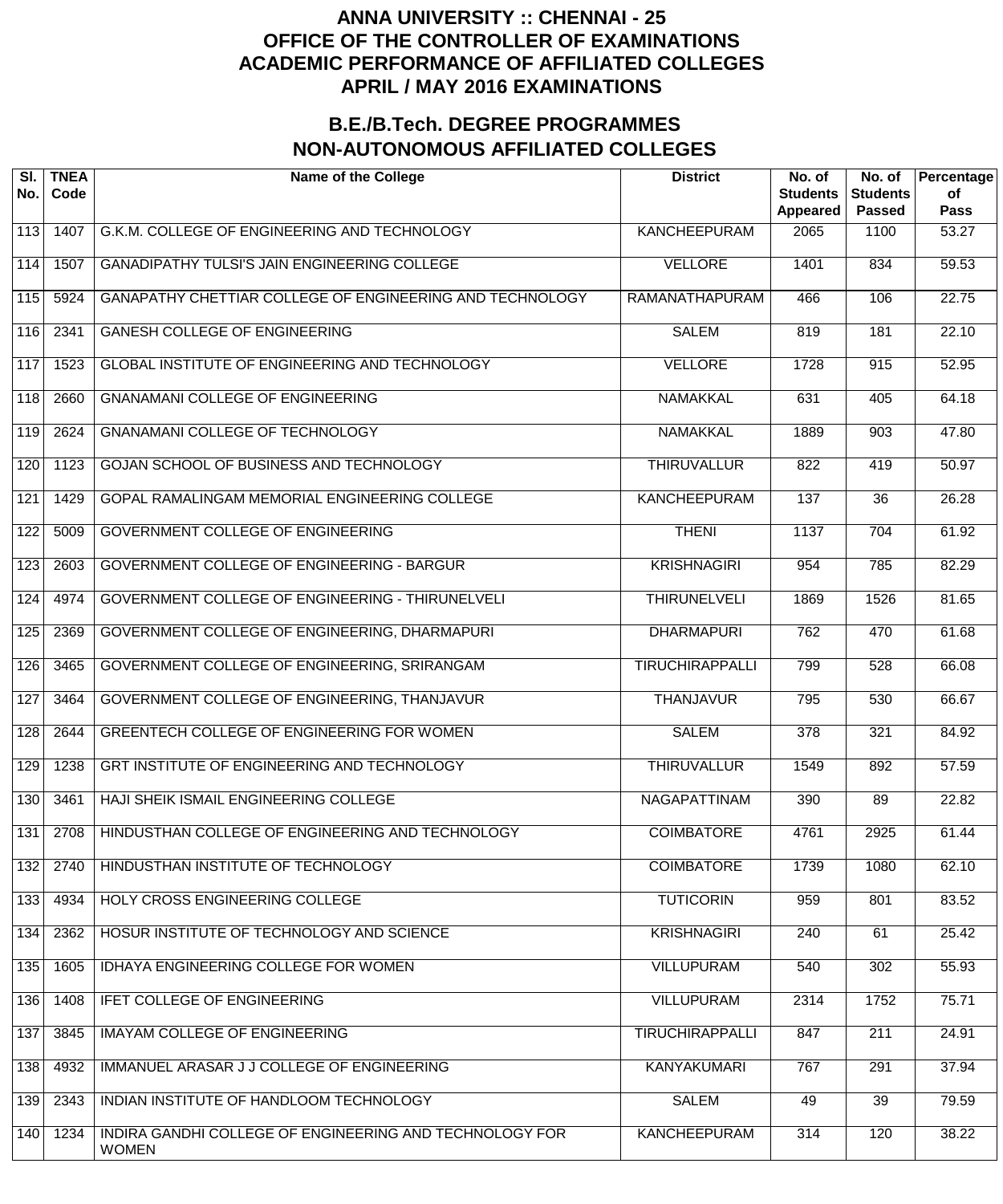| SI.<br>No. | <b>TNEA</b><br>Code | <b>Name of the College</b>                            | <b>District</b>        | No. of<br><b>Students</b><br>Appeared | No. of<br><b>Students</b><br><b>Passed</b> | Percentage<br>of<br><b>Pass</b> |
|------------|---------------------|-------------------------------------------------------|------------------------|---------------------------------------|--------------------------------------------|---------------------------------|
| 141        | 1229                | INDIRA INSTITUTE OF ENGINEERING AND TECHNOLOGY        | <b>THIRUVALLUR</b>     | 1060                                  | 536                                        | 50.57                           |
| 142        | 3831                | INDRA GANESAN COLLEGE OF ENGINEERING                  | <b>TIRUCHIRAPPALLI</b> | 1061                                  | 683                                        | 64.37                           |
| 143        | 4976                | INFANT JESUS COLLEGE OF ENGINEERING                   | <b>TUTICORIN</b>       | 1040                                  | 453                                        | 43.56                           |
| 144        | 4997                | INFANT JESUS COLLEGE OF ENGINEERING AND TECHNOLOGY    | <b>TUTICORIN</b>       | $\overline{371}$                      | $\overline{210}$                           | 56.60                           |
| 145        | 2732                | <b>INFO INSTITUTE OF ENGINEERING</b>                  | <b>COIMBATORE</b>      | 1879                                  | 1098                                       | 58.44                           |
| 146        | 2709                | INSTITUTE OF ROAD AND TRANSPORT TECHNOLOGY            | <b>ERODE</b>           | 1777                                  | 1415                                       | 79.63                           |
| 147        | 2769                | J C T COLLEGE OF ENGINEERING AND TECHNOLOGY           | <b>COIMBATORE</b>      | 1859                                  | $\overline{972}$                           | 52.29                           |
| 148        | 1235                | J E I MATHAAJEE COLLEGE OF ENGINEERING                | <b>KANCHEEPURAM</b>    | 933                                   | 644                                        | 69.02                           |
| 149        | 2758                | J K K MUNIRAJAH COLLEGE OF TECHNOLOGY                 | <b>ERODE</b>           | 869                                   | 417                                        | 47.99                           |
| 150        | 1126                | J N N INSTITUTE OF ENGINEERING                        | <b>THIRUVALLUR</b>     | 1115                                  | 704                                        | 63.14                           |
| 151        | 4994                | <b>JP COLLEGE OF ENGINEERING</b>                      | <b>THIRUNELVELI</b>    | 765                                   | 368                                        | 48.10                           |
| 152        | 3807                | J.J.COLLEGE OF ENGINEERING AND TECHNOLOGY             | <b>TIRUCHIRAPPALLI</b> | 2860                                  | 1399                                       | 48.92                           |
| 153        | 2647                | J.K.K. NATARAJA COLLEGE OF ENGINEERING AND TECHNOLOGY | <b>NAMAKKAL</b>        | 846                                   | 286                                        | 33.81                           |
| 154        | 5537                | JAINEE COLLEGE OF ENGINEERING AND TECHNOLOGY          | <b>DINDIGUL</b>        | 114                                   | $\overline{12}$                            | 10.53                           |
| 155        | 2350                | JAIRUPAA COLLEGE OF ENGINEERING                       | <b>TIRUPPUR</b>        | 283                                   | 61                                         | 21.55                           |
| 156        | 4987                | JAMES COLLEGE OF ENGINEERING AND TECHNOLOGY           | <b>KANYAKUMARI</b>     | 1212                                  | 390                                        | 32.18                           |
| 157        | 2762                | <b>JANSONS INSTITUTE OF TECHNOLOGY</b>                | <b>COIMBATORE</b>      | 1470                                  | 1046                                       | 71.16                           |
| 158        | 1447                | <b>JAWAHAR ENGINEERING COLLEGE</b>                    | <b>CHENNAI</b>         | 547                                   | 196                                        | 35.83                           |
| 159        | 2651                | JAY SHRIRAM GROUP OF INSTITUTIONS                     | <b>TIRUPPUR</b>        | 1631                                  | 1017                                       | 62.35                           |
| 160        | 1221                | JAYA COLLEGE OF ENGINEERING AND TECHNOLOGY            | <b>THIRUVALLUR</b>     | 390                                   | $\overline{217}$                           | 55.64                           |
| 161        | 1106                | <b>JAYA ENGINEERING COLLEGE</b>                       | <b>THIRUVALLUR</b>     | 2334                                  | 1663                                       | 71.25                           |
| 162        | 1107                | JAYA INSTITUTE OF TECHNOLOGY                          | <b>THIRUVALLUR</b>     | 165                                   | 64                                         | 38.79                           |
| 163        | 1416                | JAYA SAKTHI ENGINEERING COLLEGE                       | <b>THIRUVALLUR</b>     | 675                                   | 426                                        | 63.11                           |
| 164        | 1440                | JAYA SURIYA ENGINEERING COLLEGE                       | <b>THIRUVALLUR</b>     | 404                                   | 106                                        | 26.24                           |
| 165        | 2640                | JAYALAKSHMI INSTITUTE OF TECHNOLOGY                   | <b>DHARMAPURI</b>      | 2027                                  | 1332                                       | 65.71                           |
| 166        | 2606                | JAYAM COLLEGE OF ENGINEERING AND TECHNOLOGY           | <b>DHARMAPURI</b>      | 1868                                  | 929                                        | 49.73                           |
| 167        | 4956                | JAYAMATHA ENGINEERING COLLEGE                         | <b>KANYAKUMARI</b>     | 374                                   | 168                                        | 44.92                           |
| 168        | 4957                | JAYARAJ ANNAPACKIAM CSI COLLEGE OF ENGINEERING        | <b>TUTICORIN</b>       | 689                                   | 297                                        | 43.11                           |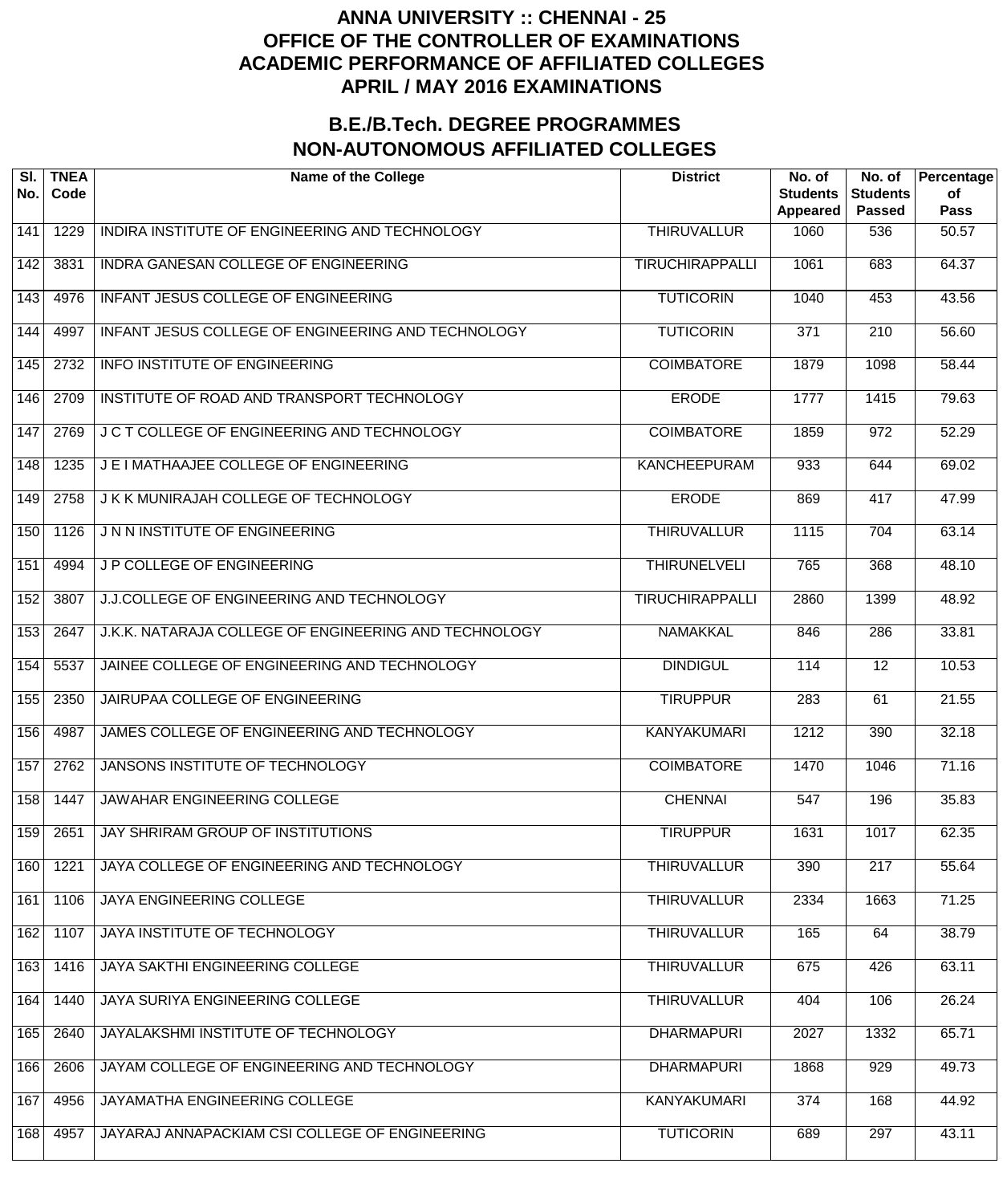| SI.<br>No. | <b>TNEA</b><br>Code | <b>Name of the College</b>                                                        | <b>District</b>        | No. of<br><b>Students</b><br>Appeared | No. of<br><b>Students</b><br><b>Passed</b> | Percentage<br>of<br><b>Pass</b> |
|------------|---------------------|-----------------------------------------------------------------------------------|------------------------|---------------------------------------|--------------------------------------------|---------------------------------|
| 169        | 3808                | JAYARAM COLLEGE OF ENGINEERING AND TECHNOLOGY                                     | <b>TIRUCHIRAPPALLI</b> | 1199                                  | 534                                        | 44.54                           |
| 170        | 1306                | <b>JEPPIAAR ENGINEERING COLLEGE</b>                                               | <b>KANCHEEPURAM</b>    | 3929                                  | 2789                                       | 70.98                           |
| 171        | 1140                | JEPPIAAR INSTITUTE OF TECHNOLOGY                                                  | <b>KANCHEEPURAM</b>    | 968                                   | 815                                        | 84.19                           |
| 172        | 1206                | JEPPIAAR MAAMALLAN ENGINEERING COLLEGE                                            | <b>KANCHEEPURAM</b>    | 2049                                  | 1321                                       | 64.47                           |
| 173        | 1320                | JEPPIAAR SRR ENGINEERING COLLEGE                                                  | <b>KANCHEEPURAM</b>    | 2802                                  | 2022                                       | 72.16                           |
| 174        | 1307                | JERUSALEM COLLEGE OF ENGINEERING                                                  | <b>KANCHEEPURAM</b>    | 2556                                  | 1586                                       | 62.05                           |
| 175        | 4958                | JOE SURESH ENGINEERING COLLEGE                                                    | <b>THIRUNELVELI</b>    | 43                                    | 9                                          | $\overline{20.93}$              |
| 176        | 1245                | JOHN BOSCO ENGINEERING COLLEGE                                                    | <b>THIRUVALLUR</b>     | 119                                   | 41                                         | 34.45                           |
| 177        | 4985                | K N S K COLLEGE OF ENGINEERING                                                    | <b>KANYAKUMARI</b>     | $\overline{283}$                      | $\overline{123}$                           | 43.46                           |
| 178        | 2764                | K P R INSTITUTE OF ENGINEERING AND TECHNOLOGY                                     | <b>COIMBATORE</b>      | 2330                                  | 1907                                       | 81.85                           |
| 179        | 3830                | K. RAMAKRISHNAN COLLEGE OF ENGINEERING                                            | <b>TIRUCHIRAPPALLI</b> | 2420                                  | 2132                                       | 88.10                           |
| 180        | 1311                | K.C.G. COLLEGE OF TECHNOLOGY                                                      | <b>KANCHEEPURAM</b>    | 2962                                  | 1810                                       | 61.11                           |
| 181        | 3781                | K.K.C COLLEGE OF ENGINEERING AND TECHNOLOGY                                       | <b>ARIYALUR</b>        | $\overline{292}$                      | $\overline{71}$                            | 24.32                           |
| 182        | 5904                | K.L.N.COLLEGE OF ENGINEERING                                                      | <b>SIVAGANGA</b>       | 2551                                  | 1986                                       | 77.85                           |
| 183        | 5903                | K.L.N.COLLEGE OF INFORMATION TECHNOLOGY                                           | <b>SIVAGANGA</b>       | 1588                                  | 1126                                       | 70.91                           |
| 184        | 3701                | K.RAMAKRISHNAN COLLEGE OF TECHNOLOGY                                              | <b>TIRUCHIRAPPALLI</b> | 2250                                  | 1934                                       | 85.96                           |
| 185        | 3456                | K.S.K. COLLEGE OF ENGINEERING AND TECHNOLOGY                                      | <b>THANJAVUR</b>       | 594                                   | 317                                        | 53.37                           |
| 186        | 2750                | KALAIGNAR KARUNANIDHI INSTITUTE OF TECHNOLOGY                                     | <b>COIMBATORE</b>      | 1658                                  | 1042                                       | 62.85                           |
| 187        | 2770                | KALAIVANI COLLEGE OF TECHNOLOGY                                                   | <b>COIMBATORE</b>      | 497                                   | 363                                        | 73.04                           |
| 188        | 4991                | KALASALINGAM INSTITUTE OF TECHNOLOGY                                              | <b>VIRUDHUNAGAR</b>    | 1131                                  | 682                                        | 60.30                           |
| 189        | 4959                | KAMARAJ COLLEGE OF ENGINEERING AND TECHNOLOGY                                     | <b>VIRUDHUNAGAR</b>    | 3231                                  | 2627                                       | 81.31                           |
| 190        | 1208                | KANCHI PALLAVAN ENGINEERING COLLEGE                                               | <b>KANCHEEPURAM</b>    | 353                                   | 204                                        | 57.79                           |
| 191        | 5533                | KARAIKUDI INSTITUTE OF TECHNOLOGY AND KARAIKUDI INSTITUTE OF<br><b>MANAGEMENT</b> | <b>SIVAGANGA</b>       | 686                                   | 475                                        | 69.24                           |
| 192        | 1409                | KARPAGA VINAYAGA COLLEGE OF ENGINEERING AND TECHNOLOGY                            | <b>KANCHEEPURAM</b>    | 1652                                  | 856                                        | 51.82                           |
| 193        | 2735                | KARPAGAM INSTITUTE OF TECHNOLOGY                                                  | <b>COIMBATORE</b>      | 1433                                  | 1130                                       | 78.86                           |
| 194        | 2649                | KARUR COLLEGE OF ENGINEERING                                                      | <b>KARUR</b>           | 526                                   | 217                                        | 41.25                           |
| 195        | 2745                | KATHIR COLLEGE OF ENGINEERING                                                     | <b>COIMBATORE</b>      | 1606                                  | 853                                        | 53.11                           |
| 196        | 2751                | KGISL INSTITUTE OF TECHNOLOGY                                                     | <b>COIMBATORE</b>      | 1614                                  | 1027                                       | 63.63                           |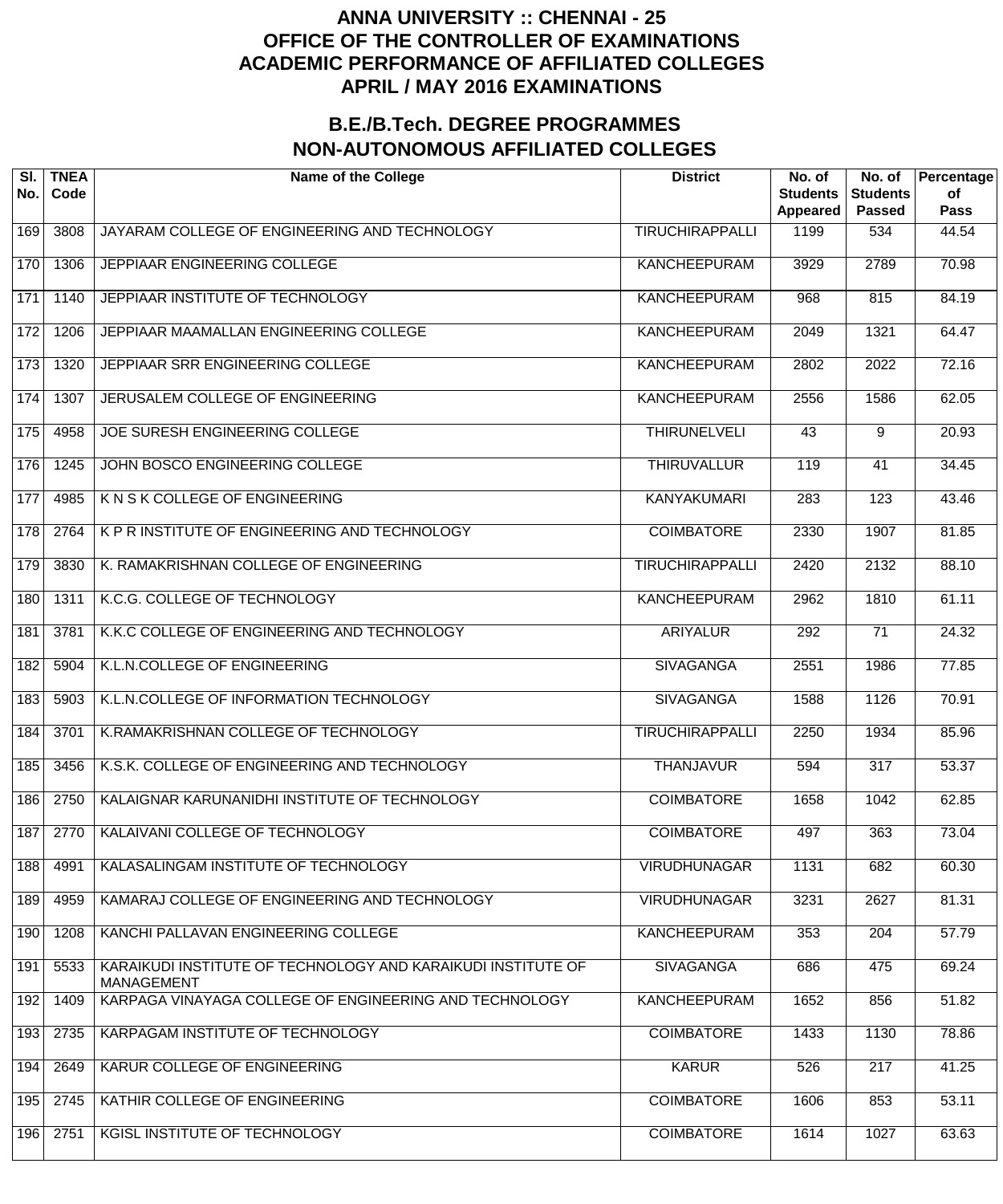| SI.<br>No.       | <b>TNEA</b><br>Code | <b>Name of the College</b>                           | <b>District</b>        | No. of<br><b>Students</b><br><b>Appeared</b> | No. of<br><b>Students</b><br><b>Passed</b> | Percentage<br>of<br><b>Pass</b> |
|------------------|---------------------|------------------------------------------------------|------------------------|----------------------------------------------|--------------------------------------------|---------------------------------|
| 197              | 2631                | KING COLLEGE OF TECHNOLOGY                           | <b>NAMAKKAL</b>        | 1476                                         | 592                                        | 40.11                           |
| 198              | 3905                | KINGS COLLEGE OF ENGINEERING                         | <b>PUDUKOTTAI</b>      | 1778                                         | 1119                                       | 62.94                           |
| 199              | 1207                | KINGS ENGINEERING COLLEGE                            | <b>KANCHEEPURAM</b>    | 880                                          | 660                                        | 75.00                           |
| 200              | 1520                | KINGSTON ENGINEERING COLLEGE                         | <b>VELLORE</b>         | 2138                                         | 1578                                       | 73.81                           |
| 201              | 2653                | KNOWLEDGE INSTITUTE OF TECHNOLOGY                    | <b>SALEM</b>           | 2552                                         | 1874                                       | 73.43                           |
| $\overline{202}$ | 3826                | KONGUNADU COLLEGE OF ENGINEERING AND TECHNOLOGY      | <b>TIRUCHIRAPPALLI</b> | 2631                                         | 2182                                       | 82.93                           |
| 203              | 3410                | KRISHNASAMY COLLEGE OF ENGINEERING AND TECHNOLOGY    | <b>CUDDALORE</b>       | 1040                                         | 486                                        | 46.73                           |
| $\overline{204}$ | 1528                | <b>KRS COLLEGE OF ENGINEERING</b>                    | <b>THIRUVANNAMALAI</b> | $\overline{310}$                             | 158                                        | 50.97                           |
| 205              | 2328                | KSR INSTITUTE FOR ENGINEERING AND TECHNOLOGY         | <b>NAMAKKAL</b>        | 1801                                         | 1160                                       | 64.41                           |
| $\overline{206}$ | 2746                | KTVR KNOWLEDGE PARK FOR ENGINEERING AND TECHNOLOGY   | <b>COIMBATORE</b>      | 477                                          | 336                                        | 70.44                           |
| 207              | 1143                | KUMARAN INSTITUTE OF TECHNOLOGY                      | <b>THIRUVALLUR</b>     | 134                                          | 62                                         | 46.27                           |
| $\overline{208}$ | 3809                | KURINJI COLLEGE OF ENGINEERING AND TECHNOLOGY        | <b>TIRUCHIRAPPALLI</b> | 471                                          | 198                                        | 42.04                           |
| 209              | 5990                | LATHA MATHAVAN ENGINEERING COLLEGE                   | <b>MADURAI</b>         | 1442                                         | 783                                        | 54.30                           |
| $\overline{210}$ | 1443                | LORD AYYAPPA INSTITUTE OF ENGINEERING AND TECHNOLOGY | <b>KANCHEEPURAM</b>    | $\overline{243}$                             | $\overline{72}$                            | 29.63                           |
| $\overline{211}$ | 4983                | LORD JEGANNATH COLLEGE OF ENGINEERING AND TECHNOLOGY | <b>KANYAKUMARI</b>     | 504                                          | 170                                        | 33.73                           |
| 212              | 1205                | LORD VENKATESHWARAA ENGINEERING COLLEGE              | <b>KANCHEEPURAM</b>    | 600                                          | 156                                        | 26.00                           |
| $\overline{213}$ | 4677                | LOURDES MOUNT COLLEGE OF ENGINEERING AND TECHNOLOGY  | <b>KANYAKUMARI</b>     | 405                                          | 85                                         | 20.99                           |
| $\overline{214}$ | 1450                | LOYOLA - ICAM COLLEGE OF ENGINEERING AND TECHNOLOGY  | <b>CHENNAI</b>         | 1572                                         | 1182                                       | 75.19                           |
| 215              | 1225                | LOYOLA INSTITUTE OF TECHNOLOGY                       | <b>KANCHEEPURAM</b>    | 1469                                         | 684                                        | 46.56                           |
| 216              | 4993                | LOYOLA INSTITUTE OF TECHNOLOGY AND SCIENCE           | <b>KANYAKUMARI</b>     | 1260                                         | 867                                        | 68.81                           |
| 217              | 3843                | M R K INSTITUTE OF TECHNOLOGY                        | <b>CUDDALORE</b>       | 1206                                         | 731                                        | 60.61                           |
| 218              | 3829                | M.A.M. COLLEGE OF ENGINEERING AND TECHNOLOGY         | <b>TIRUCHIRAPPALLI</b> | 1232                                         | 630                                        | 51.14                           |
| 219              | 3786                | M.A.M. SCHOOL OF ENGINEERING                         | <b>TIRUCHIRAPPALLI</b> | 679                                          | 361                                        | 53.17                           |
| 220              | 3925                | M.A.R. COLLEGE OF ENGINEERING AND TECHNOLOGY         | <b>PUDUKOTTAI</b>      | 870                                          | 380                                        | 43.68                           |
| 221              | 4929                | M.E.T. ENGINEERING COLLEGE                           | <b>KANYAKUMARI</b>     | 749                                          | 185                                        | 24.70                           |
| 222              | 3811                | M.I.E.T. ENGINEERING COLLEGE                         | <b>TIRUCHIRAPPALLI</b> | 2081                                         | 1036                                       | 49.78                           |
| 223              | 2713                | M.P. NACHIMUTHU M. JAGANATHAN ENGINEERING COLLEGE    | <b>ERODE</b>           | 1297                                         | 676                                        | 52.12                           |
| 224              | 1411                | MADHA ENGINEERING COLLEGE                            | <b>KANCHEEPURAM</b>    | 1375                                         | 811                                        | 58.98                           |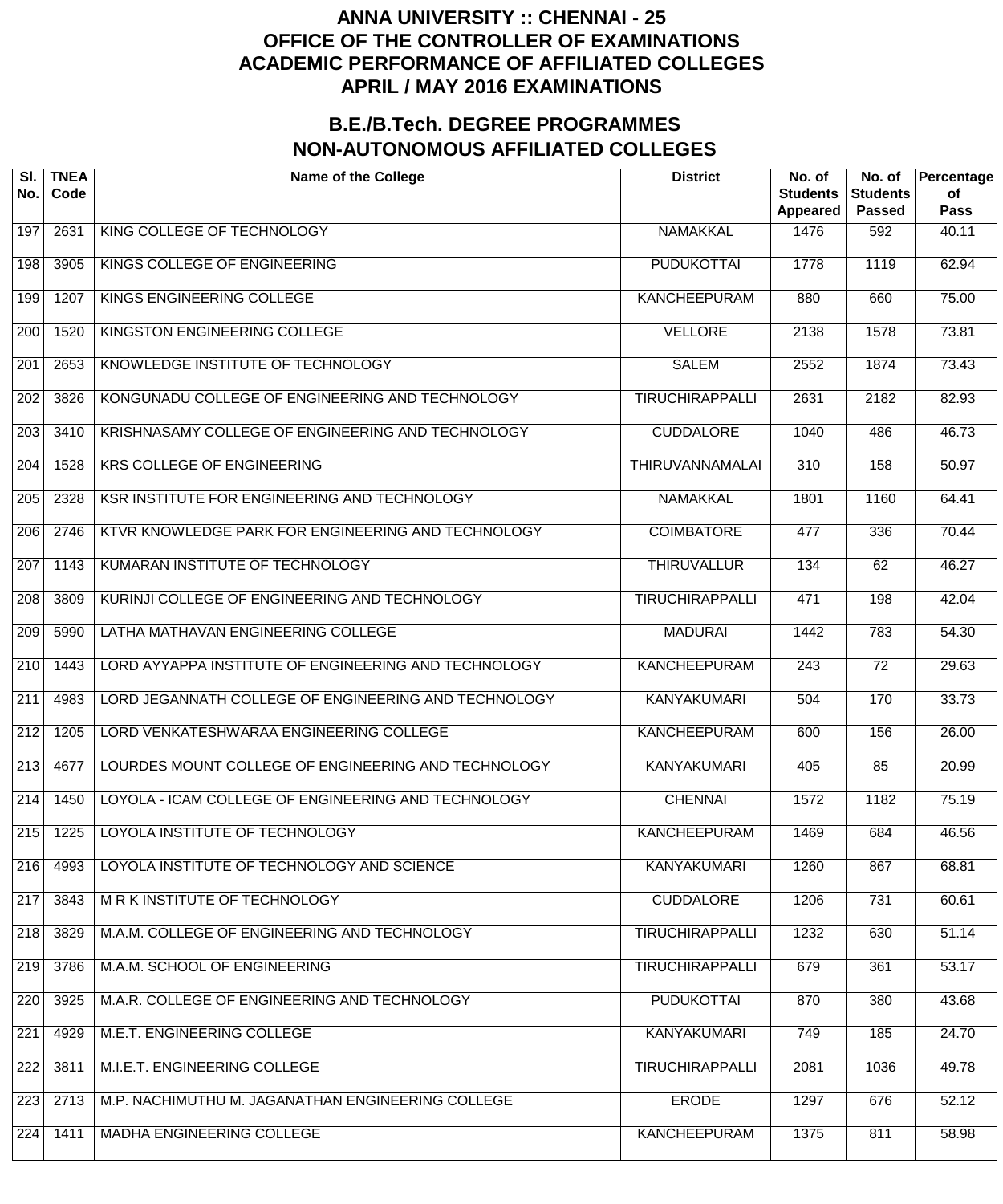| SI.<br>No.       | <b>TNEA</b><br>Code | <b>Name of the College</b>                                 | <b>District</b>        | No. of<br><b>Students</b><br><b>Appeared</b> | No. of<br><b>Students</b><br><b>Passed</b> | Percentage<br>of<br><b>Pass</b> |
|------------------|---------------------|------------------------------------------------------------|------------------------|----------------------------------------------|--------------------------------------------|---------------------------------|
| 225              | 1243                | MADHA INSTITUTE OF ENGINEERING AND TECHNOLOGY              | <b>KANCHEEPURAM</b>    | 324                                          | 93                                         | 28.70                           |
| $\overline{226}$ | 5842                | MADURAI INSTITUTE OF ENGINEERING AND TECHNOLOGY            | <b>SIVAGANGA</b>       | 480                                          | $\overline{255}$                           | $\overline{53.13}$              |
| $\overline{227}$ | 1108                | MAGNA COLLEGE OF ENGINEERING                               | <b>THIRUVALLUR</b>     | 362                                          | $\overline{212}$                           | 58.56                           |
| 228              | 1430                | MAHA BARATHI ENGINEERING COLLEGE                           | <b>VILLUPURAM</b>      | 1613                                         | 424                                        | 26.29                           |
| 229              | 4998                | MAHAKAVI BHARATHIYAR COLLEGE OF ENGINEERING AND TECHNOLOGY | <b>THIRUNELVELI</b>    | $\overline{295}$                             | $\overline{82}$                            | 27.80                           |
| 230              | 3403                | MAHALAKSHMI ENGINEERING COLLEGE                            | <b>TIRUCHIRAPPALLI</b> | 418                                          | $\overline{255}$                           | 61.00                           |
| 231              | 2714                | MAHARAJA ENGINEERING COLLEGE                               | <b>TIRUPPUR</b>        | 1187                                         | 763                                        | 64.28                           |
| 232              | 2742                | MAHARAJA ENGINEERING COLLEGE FOR WOMEN                     | <b>ERODE</b>           | $\overline{113}$                             | 78                                         | 69.03                           |
| 233              | 2730                | <b>MAHARAJA INSTITUTE OF TECHNOLOGY</b>                    | <b>COIMBATORE</b>      | 457                                          | $\overline{270}$                           | 59.08                           |
| 234              | 2724                | MAHARAJA PRITHVI ENGINEERING COLLEGE                       | <b>TIRUPPUR</b>        | $\overline{371}$                             | 234                                        | 63.07                           |
| 235              | 3854                | MAHATH AMMA INSTITUTE OF ENGINEERING AND TECHNOLOGY        | <b>PUDUKOTTAI</b>      | 502                                          | 146                                        | 29.08                           |
| 236              | 2623                | MAHENDRA COLLEGE OF ENGINEERING                            | <b>SALEM</b>           | 1630                                         | 564                                        | 34.60                           |
| $\overline{237}$ | 2609                | MAHENDRA ENGINEERING COLLEGE                               | <b>NAMAKKAL</b>        | 669                                          | 546                                        | 81.61                           |
| 238              | 2638                | MAHENDRA ENGINEERING COLLEGE FOR WOMEN                     | <b>NAMAKKAL</b>        | 538                                          | $\overline{243}$                           | 45.17                           |
| 239              | 2665                | MAHENDRA INSTITUTE OF ENGINEERING AND TECHNOLOGY           | <b>NAMAKKAL</b>        | 988                                          | 259                                        | 26.21                           |
| 240              | 2632                | MAHENDRA INSTITUTE OF TECHNOLOGY                           | <b>NAMAKKAL</b>        | 1515                                         | 411                                        | 27.13                           |
| 241              | 1412                | <b>MAILAM ENGINEERING COLLEGE</b>                          | <b>VILLUPURAM</b>      | 3223                                         | 1826                                       | 56.66                           |
| 242              | 3810                | <b>MAM COLLEGE OF ENGINEERING</b>                          | <b>TIRUCHIRAPPALLI</b> | 1879                                         | 1207                                       | 64.24                           |
| 243              | 5536                | MANGAYARKARASI COLLEGE OF ENGINEERING                      | <b>MADURAI</b>         | 490                                          | 161                                        | 32.86                           |
| 244              | 4928                | MAR EPHRAEM COLLEGE OF ENGINEERING AND TECHNOLOGY          | <b>KANYAKUMARI</b>     | 1351                                         | 710                                        | 52.55                           |
| 245              | 4927                | MARIA COLLEGE OF ENGINEERING AND TECHNOLOGY                | <b>KANYAKUMARI</b>     | 1281                                         | 364                                        | 28.42                           |
| 246              | 4984                | MARTHANDAM COLLEGE OF ENGINEERING AND TECHNOLOGY           | <b>KANYAKUMARI</b>     | 699                                          | 301                                        | 43.06                           |
| 247              | 1509                | MEENAKSHI COLLEGE OF ENGINEERING                           | <b>CHENNAI</b>         | 2130                                         | 1278                                       | 60.00                           |
| 248              | 3857                | MEENAKSHI RAMASWAMY ENGINEERING COLLEGE                    | <b>ARIYALUR</b>        | 755                                          | 234                                        | 30.99                           |
| 249              | 1309                | MEENAKSHI SUNDARARAJAN ENGINEERING COLLEGE                 | <b>CHENNAI</b>         | 1790                                         | 1555                                       | 86.87                           |
| 250              | 4960                | MEPCO SCHLENK ENGINEERING COLLEGE                          | <b>VIRUDHUNAGAR</b>    | 757                                          | 742                                        | 98.02                           |
| 251              | 1310                | MISRIMAL NAVAJEE MUNOTH JAIN ENGINEERING COLLEGE           | <b>KANCHEEPURAM</b>    | 2362                                         | 1618                                       | 68.50                           |
| 252              | 3923                | MNSK COLLEGE OF ENGINEERING                                | <b>PUDUKOTTAI</b>      | 460                                          | 133                                        | 28.91                           |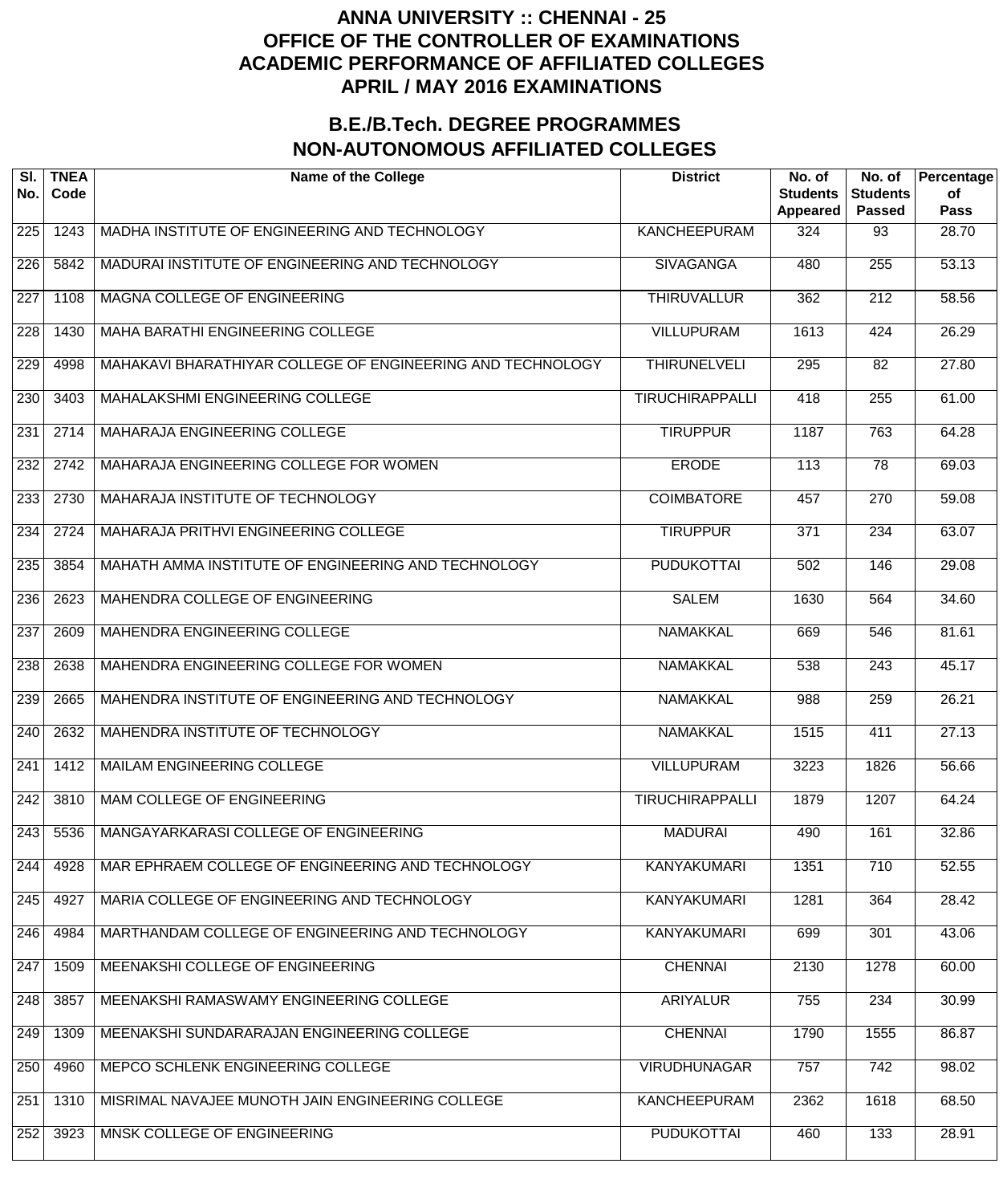| SI.<br>No. | <b>TNEA</b><br>Code | <b>Name of the College</b>                                                 | <b>District</b>        | No. of<br><b>Students</b><br>Appeared | No. of<br><b>Students</b><br><b>Passed</b> | Percentage<br>of<br><b>Pass</b> |
|------------|---------------------|----------------------------------------------------------------------------|------------------------|---------------------------------------|--------------------------------------------|---------------------------------|
| 253        | 5907                | MOHAMED SATHAK ENGINEERING COLLEGE                                         | <b>RAMANATHAPURAM</b>  | 1710                                  | 1278                                       | 74.74                           |
| 254        | 1301                | MOHAMMED SATHAK A.J.COLLEGE OF ENGINEERING                                 | <b>KANCHEEPURAM</b>    | 1185                                  | 524                                        | 44.22                           |
| 255        | 3812                | MOOKAMBIGAI COLLEGE OF ENGINEERING                                         | <b>PUDUKOTTAI</b>      | 2902                                  | 1332                                       | 45.90                           |
| 256        | 3846                | MOTHER TERASA COLLEGE OF ENGINEERING AND TECHNOLOGY                        | <b>PUDUKOTTAI</b>      | 744                                   | 359                                        | 48.25                           |
| 257        | 3908                | MOUNT ZION COLLEGE OF ENGINEERING AND TECHNOLOGY                           | <b>PUDUKOTTAI</b>      | 1927                                  | 1220                                       | 63.31                           |
| 258        | 2314                | MUTHAYAMMAL COLLEGE OF ENGINEERING                                         | <b>NAMAKKAL</b>        | 1230                                  | 610                                        | 49.59                           |
| 259        | 2610                | MUTHAYAMMAL ENGINEERING COLLEGE                                            | <b>NAMAKKAL</b>        | 2586                                  | 1608                                       | 62.18                           |
| 260        | 5832                | N P R COLLEGE OF ENGINEERING AND TECHNOLOGY                                | <b>DINDIGUL</b>        | 1805                                  | 1157                                       | 64.10                           |
| 261        | 2327                | N.S.N. COLLEGE OF ENGINEERING AND TECHNOLOGY                               | <b>KARUR</b>           | 1267                                  | 990                                        | 78.14                           |
| 262        | 5865                | NADAR SARASWATHI COLLEGE OF ENGINEERING AND TECHNOLOGY                     | <b>THENI</b>           | 521                                   | 341                                        | 65.45                           |
| 263        | 2752                | NANDHA COLLEGE OF TECHNOLOGY                                               | <b>ERODE</b>           | 1604                                  | 966                                        | 60.22                           |
| 264        | 2715                | NANDHA ENGINEERING COLLEGE                                                 | <b>ERODE</b>           | 763                                   | 688                                        | 90.17                           |
| 265        | 2639                | NARASU'S SARATHY INSTITUTE OF TECHNOLOGY                                   | <b>SALEM</b>           | 841                                   | 453                                        | 53.86                           |
| 266        | 4977                | NARAYANAGURU COLLEGE OF ENGINEERING                                        | <b>KANYAKUMARI</b>     | 924                                   | 451                                        | 48.81                           |
| 267        | 4685                | NARAYANAGURU SIDDHARTHA COLLEGE OF ENGINEERING                             | <b>KANYAKUMARI</b>     | 177                                   | 36                                         | 20.34                           |
| 268        | 4961                | NATIONAL COLLEGE OF ENGINEERING                                            | <b>THIRUNELVELI</b>    | 1081                                  | 514                                        | 47.55                           |
| 269        | 2729                | NEHRU INSTITUTE OF ENGINEERING AND TECHNOLOGY                              | <b>COIMBATORE</b>      | 1878                                  | 1063                                       | 56.60                           |
| 270        | 2755                | NEHRU INSTITUTE OF TECHNOLOGY                                              | <b>COIMBATORE</b>      | 1296                                  | 706                                        | 54.48                           |
| 271        | 3466                | NELLIANDAVAR INSTITUTE OF TECHNOLOGY                                       | <b>ARIYALUR</b>        | 443                                   | $\overline{97}$                            | 21.90                           |
| 272        | 1431                | NEW PRINCE SHRI BHAVANI COLLEGE OF ENGINEERING AND TECHNOLOGY              | <b>KANCHEEPURAM</b>    | 731                                   | 449                                        | 61.42                           |
| 273        | 2359                | NIGHTINGALE INSTITUTE OF TECHNOLOGY                                        | <b>COIMBATORE</b>      | 198                                   | $\overline{77}$                            | 38.89                           |
| 274        | 3782                | OAS INSTITUTE OF TECHNOLOGY AND MANAGEMENT GROUP OF<br><b>INSTITUTIONS</b> | <b>TIRUCHIRAPPALLI</b> | 654                                   | 263                                        | 40.21                           |
| 275        | 5909                | ODAIYAPPA COLLEGE OF ENGINEERING AND TECHNOLOGY                            | <b>THENI</b>           | 88                                    | 5                                          | 05.68                           |
| 276        | 1529                | OXFORD COLLEGE OF ENGINEERING                                              | <b>THIRUVANNAMALAI</b> | 253                                   | $\overline{21}$                            | 08.30                           |
| 277        | 3813                | OXFORD ENGINEERING COLLEGE                                                 | <b>TIRUCHIRAPPALLI</b> | 1128                                  | 373                                        | 33.07                           |
| 278        | 2741                | P A COLLEGE OF ENGINEERING AND TECHNOLOGY                                  | <b>COIMBATORE</b>      | 1816                                  | 1465                                       | 80.67                           |
| 279        | 2612                | P G P COLLEGE OF ENGINEERING AND TECHNOLOGY                                | <b>NAMAKKAL</b>        | 683                                   | 405                                        | 59.30                           |
| 280        | 1222                | P.B. COLLEGE OF ENGINEERING                                                | <b>KANCHEEPURAM</b>    | 1086                                  | 589                                        | 54.24                           |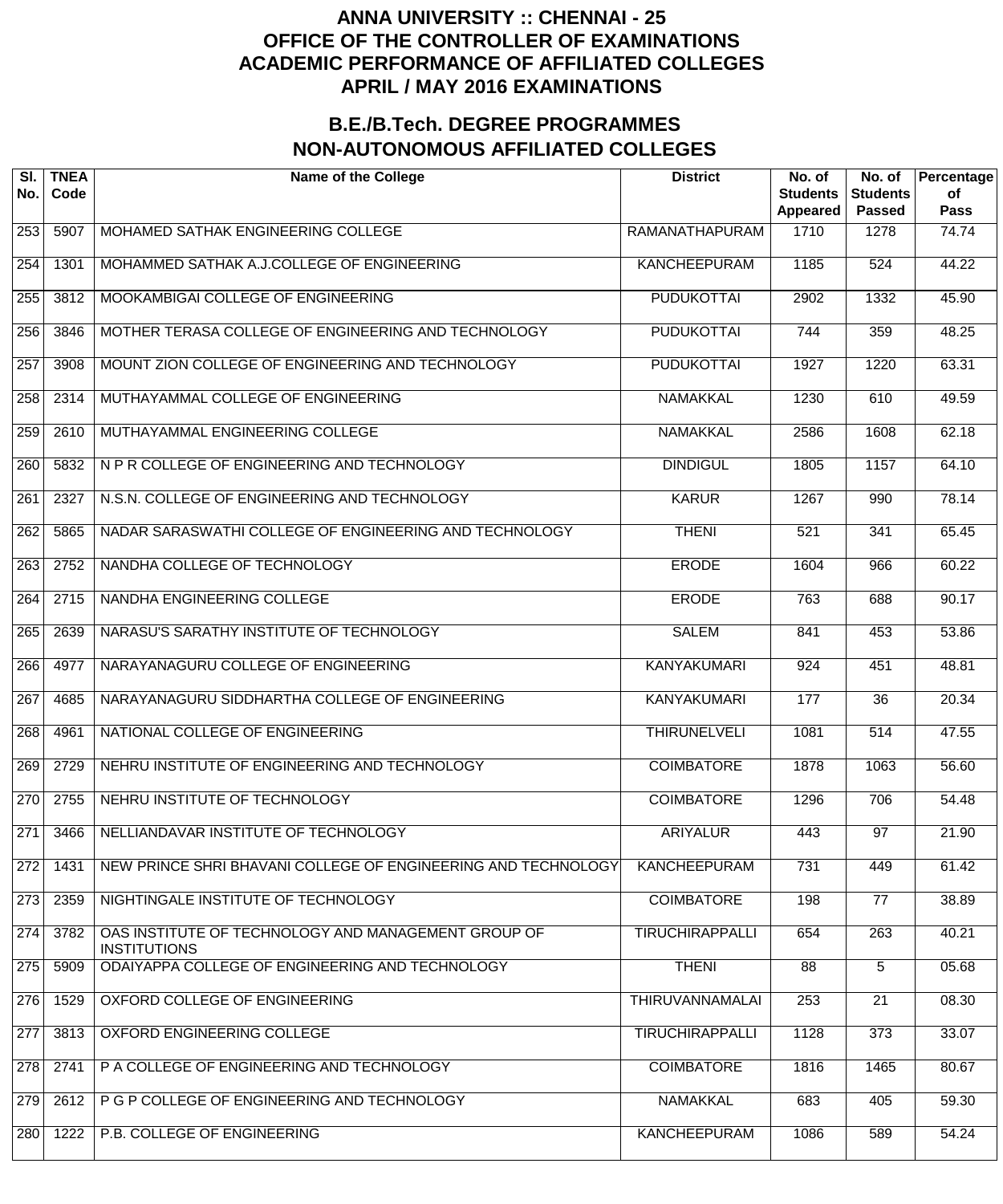| SI.<br>No. | <b>TNEA</b><br>Code | <b>Name of the College</b>                                                     | <b>District</b>        | No. of<br><b>Students</b><br>Appeared | No. of<br><b>Students</b><br><b>Passed</b> | Percentage<br>of<br><b>Pass</b> |
|------------|---------------------|--------------------------------------------------------------------------------|------------------------|---------------------------------------|--------------------------------------------|---------------------------------|
| 281        | 3814                | P.R.ENGINEERING COLLEGE                                                        | <b>THANJAVUR</b>       | 821                                   | 490                                        | 59.68                           |
| 282        | 4995                | P.S.R.RENGASAMY COLLEGE OF ENGINEERING FOR WOMEN                               | <b>VIRUDHUNAGAR</b>    | 665                                   | $\overline{574}$                           | 86.32                           |
| 283        | 2642                | P.S.V.COLLEGE OF ENGINEERING AND TECHNOLOGY                                    | <b>KRISHNAGIRI</b>     | 1622                                  | 1271                                       | 78.36                           |
| 284        | 1226                | P.T. LEE CHENGALVARAYA NAICKER COLLEGE OF ENGINEERING AND<br><b>TECHNOLOGY</b> | <b>KANCHEEPURAM</b>    | 510                                   | 236                                        | 46.27                           |
| 285        | 5911                | P.T.R.COLLEGE OF ENGINEERING AND TECHNOLOGY                                    | <b>MADURAI</b>         | 358                                   | 198                                        | 55.31                           |
| 286        | 2619                | PAAVAAI GROUP OF INSTITUTIONS                                                  | <b>NAMAKKAL</b>        | 457                                   | 284                                        | 62.14                           |
| 287        | 2628                | PAAVAI COLLEGE OF ENGINEERING                                                  | <b>NAMAKKAL</b>        | 1425                                  | 707                                        | 49.61                           |
| 288        | 2611                | PAAVAI ENGINEERING COLLEGE                                                     | <b>NAMAKKAL</b>        | 2302                                  | 1461                                       | 63.47                           |
| 289        | 1104                | PALLAVA RAJA COLLEGE OF ENGINEERING                                            | <b>KANCHEEPURAM</b>    | 304                                   | 166                                        | 54.61                           |
| 290        | 1209                | PALLAVAN COLLEGE OF ENGINEERING                                                | <b>KANCHEEPURAM</b>    | 1134                                  | 740                                        | 65.26                           |
| 291        | 5912                | PANDIAN SARASWATHI YADAV ENGINEERING COLLEGE                                   | <b>SIVAGANGA</b>       | 1023                                  | 536                                        | 52.39                           |
| 292        | 1210                | PANIMALAR ENGINEERING COLLEGE                                                  | <b>THIRUVALLUR</b>     | 6015                                  | 4909                                       | 81.61                           |
| 293        | 1231                | PANIMALAR INSTITUTE OF TECHNOLOGY                                              | <b>THIRUVALLUR</b>     | 3354                                  | 2650                                       | 79.01                           |
| 294        | 5916                | PANNAI COLLEGE OF ENGINEERING AND TECHNOLOGY                                   | <b>SIVAGANGA</b>       | 362                                   | 47                                         | 12.98                           |
| 295        | 3833                | PARISUTHAM INSTITUTE OF TECHNOLOGY AND SCIENCE                                 | <b>THANJAVUR</b>       | 816                                   | 564                                        | 69.12                           |
| 296        | 2716                | PARK COLLEGE OF ENGINEERING AND TECHNOLOGY                                     | <b>COIMBATORE</b>      | 2126                                  | 1380                                       | 64.91                           |
| 297        | 2768                | PARK COLLEGE OF TECHNOLOGY                                                     | <b>COIMBATORE</b>      | 905                                   | 532                                        | 58.78                           |
| 298        | 2657                | PAVAI COLLEGE OF TECHNOLOGY                                                    | <b>NAMAKKAL</b>        | 988                                   | 473                                        | 47.87                           |
| 299        | 3815                | PAVENDAR BHARATHIDASAN COLLEGE OF ENGINEERING AND<br><b>TECHNOLOGY</b>         | <b>TIRUCHIRAPPALLI</b> | 1040                                  | 396                                        | 38.08                           |
| 300        | 3856                | PAVENDAR BHARATHIDASAN INSTITUTE OF INFORMATION TECHNOLOGY                     | <b>TIRUCHIRAPPALLI</b> | 295                                   | 100                                        | 33.90                           |
| 301        | 1452                | PERI INSTITUTE OF TECHNOLOGY                                                   | <b>KANCHEEPURAM</b>    | 1926                                  | 839                                        | 43.56                           |
| 302        | 4966                | PET ENGINEERING COLLEGE                                                        | <b>THIRUNELVELI</b>    | 1333                                  | 662                                        | 49.66                           |
| 303        | 1125                | PMR ENGINEERING COLLEGE                                                        | <b>THIRUVALLUR</b>     | 186                                   | 94                                         | 50.54                           |
| 304        | 1525                | PODHIGAI COLLEGE OF ENGINEERING AND TECHNOLOGY                                 | <b>VELLORE</b>         | 470                                   | $\overline{201}$                           | 42.77                           |
| 305        | 2354                | POLLACHI INSTITUTE OF ENGINEERING AND TECHNOLOGY                               | <b>COIMBATORE</b>      | 719                                   | 474                                        | 65.92                           |
| 306        | 4981                | PONJESLY COLLEGE OF ENGINEERING                                                | <b>KANYAKUMARI</b>     | 2107                                  | 1568                                       | 74.42                           |
| 307        | 3824                | PONNAIYAH RAMAJAYAM COLLEGE OF ENGINEERING AND TECHNOLOGY                      | <b>THANJAVUR</b>       | 681                                   | 404                                        | 59.32                           |
| 308        | 2753                | PPG INSTITUTE OF TECHNOLOGY                                                    | <b>COIMBATORE</b>      | 1259                                  | 659                                        | 52.34                           |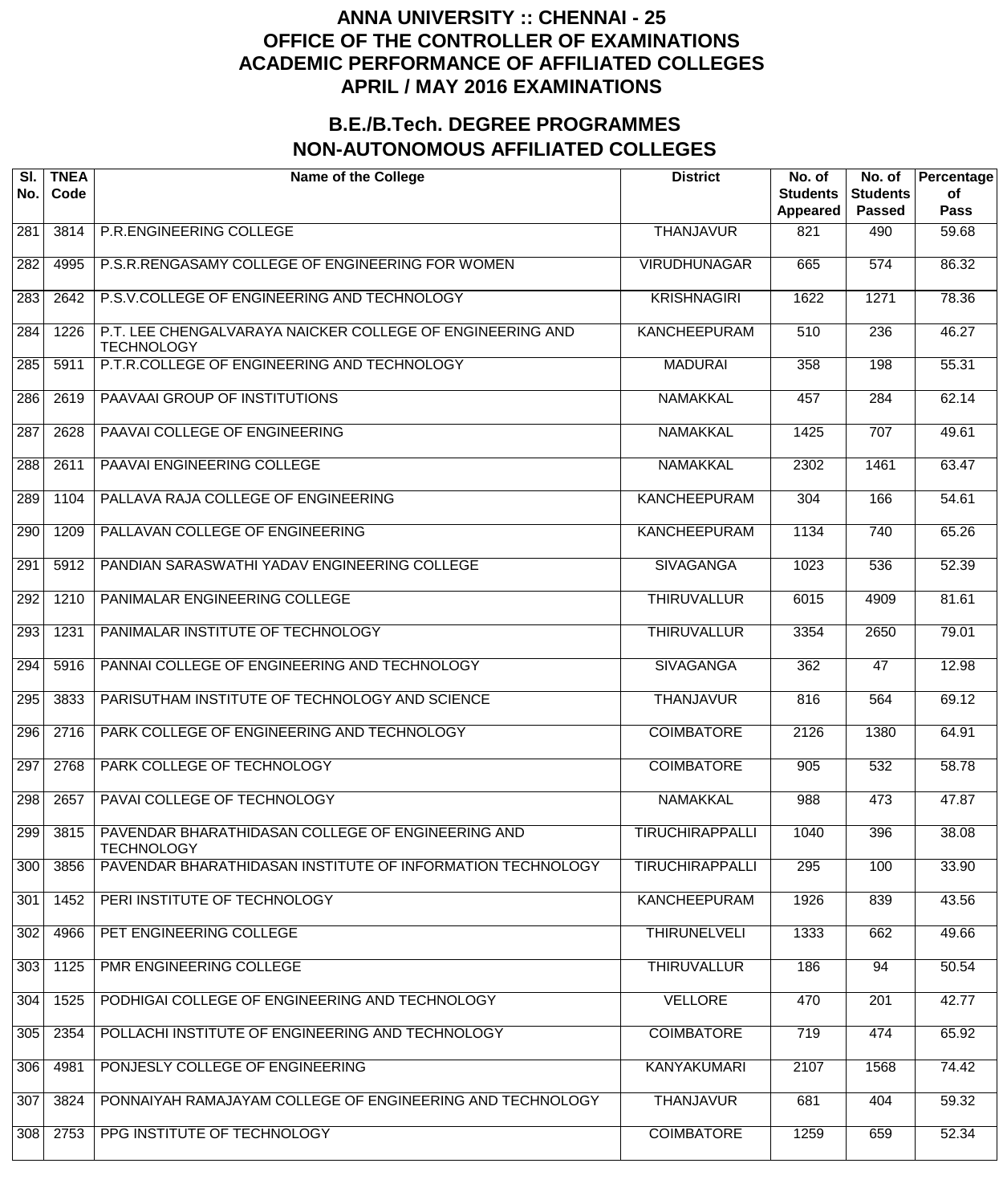| SI.<br>No.       | <b>TNEA</b><br>Code | <b>Name of the College</b>                                  | <b>District</b>     | No. of<br><b>Students</b><br><b>Appeared</b> | No. of<br><b>Students</b><br><b>Passed</b> | Percentage<br>of<br><b>Pass</b> |
|------------------|---------------------|-------------------------------------------------------------|---------------------|----------------------------------------------|--------------------------------------------|---------------------------------|
| 309              | 1110                | PRATHYUSHA ENGINEERING COLLEGE                              | <b>THIRUVALLUR</b>  | 2691                                         | 1899                                       | 70.57                           |
| $\overline{310}$ | 1442                | PRINCE DR.K.VASUDEVAN COLLEGE OF ENGINEERING AND TECHNOLOGY | <b>KANCHEEPURAM</b> | 694                                          | 551                                        | 79.39                           |
| 311              | 1414                | PRINCE SHRI VENKATESHWARA PADMAVATHY ENGINEERING COLLEGE    | <b>KANCHEEPURAM</b> | 1519                                         | 1319                                       | 86.83                           |
| $\overline{312}$ | 1510                | PRIYADARSHINI ENGINEERING COLLEGE                           | <b>VELLORE</b>      | 1294                                         | 574                                        | 44.36                           |
| 313              | 2682                | PROFESSIONAL GROUP OF INSTITUTIONS                          | <b>TIRUPPUR</b>     | 934                                          | 456                                        | 48.82                           |
| 314              | 2377                | PSG INSTITUTE OF TECHNOLOGY AND APPLIED RESEARCH            | <b>COIMBATORE</b>   | 634                                          | 615                                        | 97.00                           |
| 315              | 4989                | PSN ENGINEERING COLLEGE                                     | <b>THIRUNELVELI</b> | 616                                          | 198                                        | 32.14                           |
| 316              | 4949                | PSN INSTITUTE OF TECHNOLOGY AND SCIENCE                     | <b>THIRUNELVELI</b> | 502                                          | $\overline{227}$                           | 45.22                           |
| $\overline{317}$ | 5910                | PSNA COLLEGE OF ENGINEERING AND TECHNOLOGY                  | <b>DINDIGUL</b>     | 5294                                         | 3621                                       | 68.40                           |
| $\overline{318}$ | 2731                | R V S COLLEGE OF ENGINEERING AND TECHNOLOGY                 | <b>COIMBATORE</b>   | 1269                                         | 838                                        | 66.04                           |
| 319              | 1112                | R.M.D. ENGINEERING COLLEGE                                  | <b>THIRUVALLUR</b>  | 3031                                         | 2752                                       | 90.80                           |
| 320              | 1128                | R.M.K. COLLEGE OF ENGINEERING AND TECHNOLOGY                | <b>THIRUVALLUR</b>  | 2136                                         | 1877                                       | 87.87                           |
| 321              | 1113                | R.M.K. ENGINEERING COLLEGE                                  | <b>THIRUVALLUR</b>  | 4013                                         | 3460                                       | 86.22                           |
| $\overline{322}$ | 5862                | R.V.S. EDUCATIONAL TRUST'S GROUP OF INSTITUTION             | <b>DINDIGUL</b>     | 1097                                         | 589                                        | 53.69                           |
| 323              | 5914                | RAJA COLLEGE OF ENGINEERING AND TECHNOLOGY                  | <b>MADURAI</b>      | 828                                          | 448                                        | 54.11                           |
| 324              | 1211                | RAJALAKSHMI ENGINEERING COLLEGE                             | <b>KANCHEEPURAM</b> | 5442                                         | 4296                                       | 78.94                           |
| 325              | 1432                | RAJALAKSHMI INSTITUTE OF TECHNOLOGY                         | <b>THIRUVALLUR</b>  | 1922                                         | 1528                                       | 79.50                           |
| 326              | 4973                | RAJAS ENGINEERING COLLEGE                                   | <b>THIRUNELVELI</b> | 935                                          | 315                                        | 33.69                           |
| 327              | 4948                | RAJAS INTERNATIONAL INSTITUTE OF TECHNOLOGY FOR WOMEN       | <b>KANYAKUMARI</b>  | 631                                          | 413                                        | 65.45                           |
| 328              | 1212                | RAJIV GANDHI COLLEGE OF ENGINEERING                         | <b>KANCHEEPURAM</b> | 1168                                         | 669                                        | 57.28                           |
| 329              | 4678                | RAMCO INSTITUTE OF TECHNOLOGY                               | <b>VIRUDHUNAGAR</b> | 1200                                         | 1119                                       | 93.25                           |
| 330              | 2737                | RANGANATHAN ENGINEERING COLLEGE                             | <b>COIMBATORE</b>   | 763                                          | 439                                        | 57.54                           |
| 331              | 1511                | RANIPPETTAI ENGINEERING COLLEGE                             | <b>VELLORE</b>      | 873                                          | 437                                        | 50.06                           |
| 332              | 2329                | RATHINAM TECHNICAL CAMPUS                                   | <b>COIMBATORE</b>   | 1008                                         | 457                                        | 45.34                           |
| 333              | 5913                | RATNAVEL SUBRAMANIAM COLLEGE OF ENGINEERING AND TECHNOLOGY  | <b>DINDIGUL</b>     | 1468                                         | 747                                        | 50.89                           |
| 334              | 4020                | REGIONAL CENTRE OF ANNA UNIVERSITY, THIRUNELVELI            | <b>THIRUNELVELI</b> | 312                                          | 266                                        | 85.26                           |
| 335              | 4676                | RENGANAYAGI VARATHARAJ COLLEGE OF ENGINEERING               | <b>VIRUDHUNAGAR</b> | 1148                                         | 677                                        | 58.97                           |
| 336              | 3847                | ROEVER COLLEGE OF ENGINEERING AND TECHNOLOGY                | <b>PERAMBALUR</b>   | 697                                          | 341                                        | 48.92                           |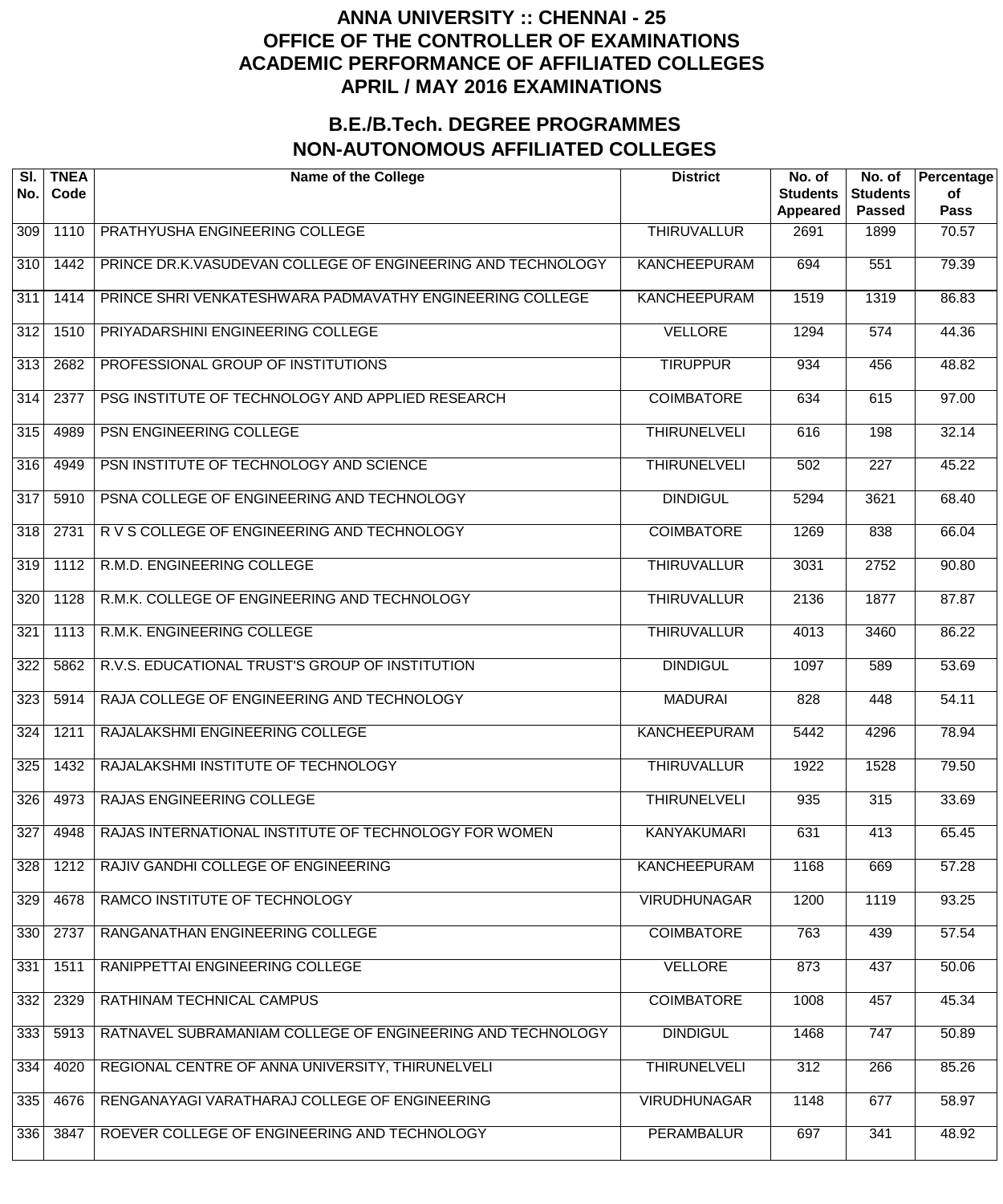| SI.<br>No. | <b>TNEA</b><br>Code | <b>Name of the College</b>                                 | <b>District</b>        | No. of<br><b>Students</b><br>Appeared | No. of<br><b>Students</b><br><b>Passed</b> | Percentage<br>of<br>Pass |
|------------|---------------------|------------------------------------------------------------|------------------------|---------------------------------------|--------------------------------------------|--------------------------|
| 337        | 3817                | ROEVER ENGINEERING COLLEGE                                 | PERAMBALUR             | 1281                                  | 552                                        | 43.09                    |
| 338        | 4670                | ROHINI COLLEGE OF ENGINEERING & TECHNOLOGY                 | <b>KANYAKUMARI</b>     | 1044                                  | 337                                        | 32.28                    |
| 339        | 1437                | RRASE COLLEGE OF ENGINEERING                               | <b>KANCHEEPURAM</b>    | 865                                   | 181                                        | 20.92                    |
| 340        | 1141                | RVS PADHMAVATHY COLLEGE OF ENGINEERING AND TECHNOLOGY      | <b>THIRUVALLUR</b>     | 1352                                  | 296                                        | 21.89                    |
| 341        | 2776                | RVS TECHNICAL CAMPUS-COIMBATORE                            | <b>COIMBATORE</b>      | 1729                                  | 748                                        | 43.26                    |
| 342        | 2734                | S N S COLLEGE OF ENGINEERING                               | <b>COIMBATORE</b>      | 2197                                  | 1553                                       | 70.69                    |
| 343        | 2663                | SR S COLLEGE OF ENGINEERING AND TECHNOLOGY                 | <b>SALEM</b>           | $\overline{247}$                      | 85                                         | 34.41                    |
| 344        | 2654                | S V S COLLEGE OF ENGINEERING                               | <b>COIMBATORE</b>      | 1929                                  | 1428                                       | 74.03                    |
| 345        | 1114                | S.A. ENGINEERING COLLEGE                                   | <b>THIRUVALLUR</b>     | 3088                                  | 2183                                       | 70.69                    |
| 346        | 1512                | S.K.P. ENGINEERING COLLEGE                                 | <b>THIRUVANNAMALAI</b> | 2519                                  | 1528                                       | 60.66                    |
| 347        | 1522                | S.K.P. INSTITUTE OF TECHNOLOGY                             | THIRUVANNAMALAI        | 738                                   | 431                                        | 58.40                    |
| 348        | 1213                | S.K.R. ENGINEERING COLLEGE                                 | <b>THIRUVALLUR</b>     | 1506                                  | 901                                        | 59.83                    |
| 349        | 1439                | S.R.I COLLEGE OF ENGINEERING AND TECHNOLOGY                | THIRUVANNAMALAI        | $\overline{273}$                      | 142                                        | 52.01                    |
| 350        | 2614                | S.S.M. COLLEGE OF ENGINEERING                              | <b>NAMAKKAL</b>        | 1339                                  | $\overline{705}$                           | 52.65                    |
| 351        | 4967                | S.VEERASAMY CHETTIAR COLLEGE OF ENGINEERING AND TECHNOLOGY | <b>THIRUNELVELI</b>    | $\overline{917}$                      | 350                                        | 38.17                    |
| 352        | 5915                | SACS M.A.V.M.M ENGINEERING COLLEGE                         | <b>MADURAI</b>         | 1267                                  | 620                                        | 48.93                    |
| 353        | 1214                | SAKTHI MARIAMMAN ENGINEERING COLLEGE                       | <b>KANCHEEPURAM</b>    | 789                                   | 398                                        | 50.44                    |
| 354        | 2659                | SALEM COLLEGE OF ENGINEERING AND TECHNOLOGY                | <b>SALEM</b>           | 1073                                  | 544                                        | $\frac{1}{50.70}$        |
| 355        | 1124                | SAMS COLLEGE OF ENGINEERING AND TECHNOLOGY                 | <b>THIRUVALLUR</b>     | 497                                   | 182                                        | 36.62                    |
| 356        | 2616                | SAPTHAGIRI COLLEGE OF ENGINEERING                          | <b>DHARMAPURI</b>      | 329                                   | 80                                         | 24.32                    |
| 357        | 3819                | SARANATHAN COLLEGE OF ENGINEERING                          | <b>TIRUCHIRAPPALLI</b> | 2565                                  | 2114                                       | 82.42                    |
| 358        | 1515                | SARASWATHI VELU COLLEGE OF ENGINEERING                     | <b>VELLORE</b>         | 275                                   | 79                                         | 28.73                    |
| 359        | 1449                | SARASWATHY COLLEGE OF ENGINEERING AND TECHNOLOGY           | <b>VILLUPURAM</b>      | 271                                   | 87                                         | 32.10                    |
| 360        | 4968                | SARDAR RAJA COLLEGE OF ENGINEERING                         | <b>THIRUNELVELI</b>    | 1013                                  | 565                                        | $\overline{55.77}$       |
| 361        | 2738                | SASURIE ACADEMY OF ENGINEERING                             | <b>COIMBATORE</b>      | 1055                                  | 527                                        | 49.95                    |
| 362        | 2717                | SASURIE COLLEGE OF ENGINEERING                             | <b>TIRUPPUR</b>        | 1361                                  | 703                                        | 51.65                    |
| 363        | 4943                | SATYAM COLLEGE OF ENGINEERING AND TECHNOLOGY               | <b>KANYAKUMARI</b>     | 657                                   | 163                                        | 24.81                    |
| 364        | 1216                | SAVEETHA ENGINEERING COLLEGE                               | <b>KANCHEEPURAM</b>    | 3512                                  | 2643                                       | 75.26                    |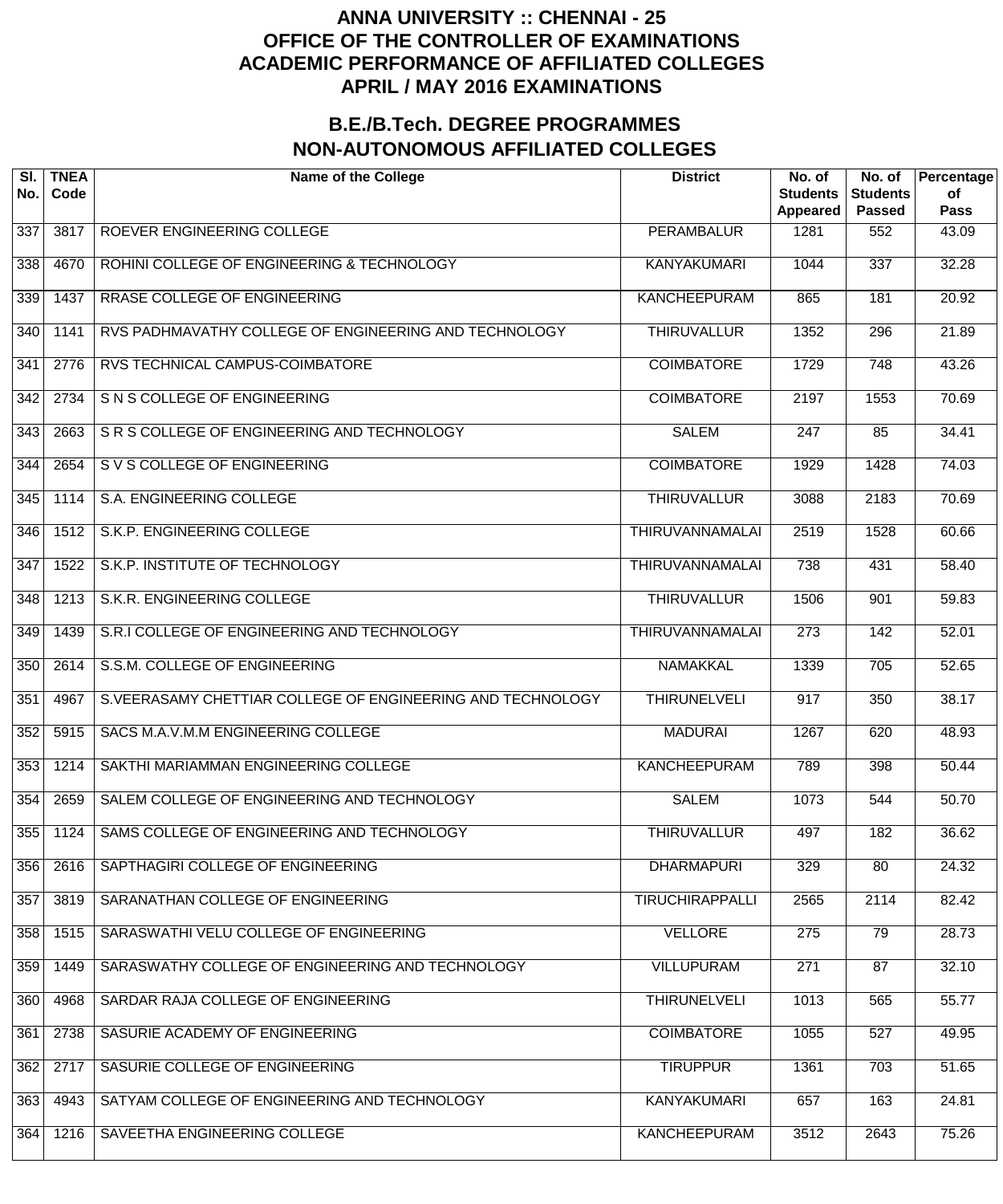| SI.<br>No.       | <b>TNEA</b><br>Code | <b>Name of the College</b>                              | <b>District</b>        | No. of<br><b>Students</b><br><b>Appeared</b> | No. of<br><b>Students</b><br><b>Passed</b> | Percentage<br>of<br><b>Pass</b> |
|------------------|---------------------|---------------------------------------------------------|------------------------|----------------------------------------------|--------------------------------------------|---------------------------------|
| 365              | 5930                | SBM COLLEGE OF ENGINEERING AND TECHNOLOGY               | <b>DINDIGUL</b>        | 2231                                         | 1136                                       | 50.92                           |
| 366              | 4969                | SCAD COLLEGE OF ENGINEERING AND TECHNOLOGY              | <b>THIRUNELVELI</b>    | 1911                                         | 960                                        | 50.24                           |
| 367              | 4936                | <b>SCAD ENGINEERING COLLEGE</b>                         | <b>THIRUNELVELI</b>    | 1062                                         | 558                                        | 52.54                           |
| 368              | 2358                | <b>SCAD INSTITUTE OF TECHNOLOGY</b>                     | <b>TIRUPPUR</b>        | 675                                          | $\overline{349}$                           | 51.70                           |
| 369              | 2627                | SELVAM COLLEGE OF TECHNOLOGY                            | NAMAKKAL               | 1460                                         | 825                                        | 56.51                           |
| $\overline{370}$ | 3859                | SEMBODAI RUKMANI VARATHARAJAN ENGINEERING COLLEGE       | <b>NAGAPATTINAM</b>    | 440                                          | 182                                        | 41.36                           |
| 371              | 2629                | SENGUNTHAR COLLEGE OF ENGINEERING                       | <b>NAMAKKAL</b>        | 863                                          | 567                                        | 65.70                           |
| 372              | 2617                | SENGUNTHAR ENGINEERING COLLEGE                          | <b>NAMAKKAL</b>        | 1044                                         | $\overline{713}$                           | 68.30                           |
| $\overline{373}$ | 4917                | SETHU INSTITUTE OF TECHNOLOGY                           | <b>VIRUDHUNAGAR</b>    | 1075                                         | 953                                        | 88.65                           |
| $\overline{374}$ | 1139                | SEVA RATHNA VALLAL RCK COLLEGE OF ENGINEERING           | <b>THIRUVALLUR</b>     | $\overline{75}$                              | 47                                         | 62.67                           |
| $\overline{375}$ | 3918                | SHANMUGANATHAN ENGINEERING COLLEGE                      | <b>PUDUKOTTAI</b>      | 1269                                         | 678                                        | 53.43                           |
| $\overline{376}$ | 3853                | SHIVANI COLLEGE OF ENGINEERING AND TECHNOLOGY           | <b>TIRUCHIRAPPALLI</b> | 927                                          | 380                                        | 40.99                           |
| 377              | 3844                | SHIVANI ENGINEERING COLLEGE                             | <b>TIRUCHIRAPPALLI</b> | 1063                                         | 531                                        | 49.95                           |
| $\overline{378}$ | 2346                | SHREE SATHYAM COLLEGE OF ENGINEERING AND TECHNOLOGY     | <b>SALEM</b>           | 299                                          | 116                                        | 38.80                           |
| 379              | 2747                | SHREE VENKATESHWARA HI-TECH ENGINEERING COLLEGE         | <b>ERODE</b>           | 1480                                         | 960                                        | 64.86                           |
| 380              | 2683                | SHREENIVASA ENGINEERING COLLEGE                         | <b>DHARMAPURI</b>      | 973                                          | 507                                        | 52.11                           |
| 381              | 1417                | SHRI ANDAL ALAGAR COLLEGE OF ENGINEERING                | <b>KANCHEEPURAM</b>    | 1252                                         | 586                                        | 46.81                           |
| 382              | 3802                | SHRI ANGALA AMMAN COLLEGE OF ENGINEERING AND TECHNOLOGY | <b>TIRUCHIRAPPALLI</b> | 790                                          | 396                                        | 50.13                           |
| 383              | 1521                | SHRI SAPTHAGIRI INSTITUTE OF TECHNOLOGY                 | <b>VELLORE</b>         | 374                                          | $\overline{224}$                           | 59.89                           |
| 384              | 1157                | SHRI SITHESWARAR ENGINEERING COLLEGE                    | <b>VELLORE</b>         | 14                                           | $\overline{3}$                             | 21.43                           |
| 385              | 3760                | SIR ISSAC NEWTON COLLEGE OF ENGINEERING AND TECHNOLOGY  | <b>NAGAPATTINAM</b>    | 751                                          | 568                                        | 75.63                           |
| 386              | 4938                | SIVAJI COLLEGE OF ENGINEERING AND TECHNOLOGY            | KANYAKUMARI            | 567                                          | 231                                        | 40.74                           |
| 387              | 1313                | SMK FOMRA INSTITUTE OF TECHNOLOGY                       | <b>KANCHEEPURAM</b>    | 753                                          | 408                                        | 54.18                           |
| 388              | 3451                | SMR EAST COAST COLLEGE OF ENGINEERING AND TECHNOLOGY    | <b>THANJAVUR</b>       | 487                                          | 46                                         | 09.45                           |
| 389              | 2726                | SNS COLLEGE OF TECHNOLOGY                               | <b>COIMBATORE</b>      | 822                                          | 719                                        | 87.47                           |
| 390              | 1438                | SREE KRISHNA COLLEGE OF ENGINEERING                     | <b>VELLORE</b>         | 526                                          | 207                                        | 39.35                           |
| 391              | 2673                | SREE SAKTHI ENGINEERING COLLEGE                         | <b>COIMBATORE</b>      | 1116                                         | 619                                        | 55.47                           |
| 392              | 1242                | SREE SASTHA COLLEGE OF ENGINEERING                      | <b>THIRUVALLUR</b>     | 725                                          | 371                                        | 51.17                           |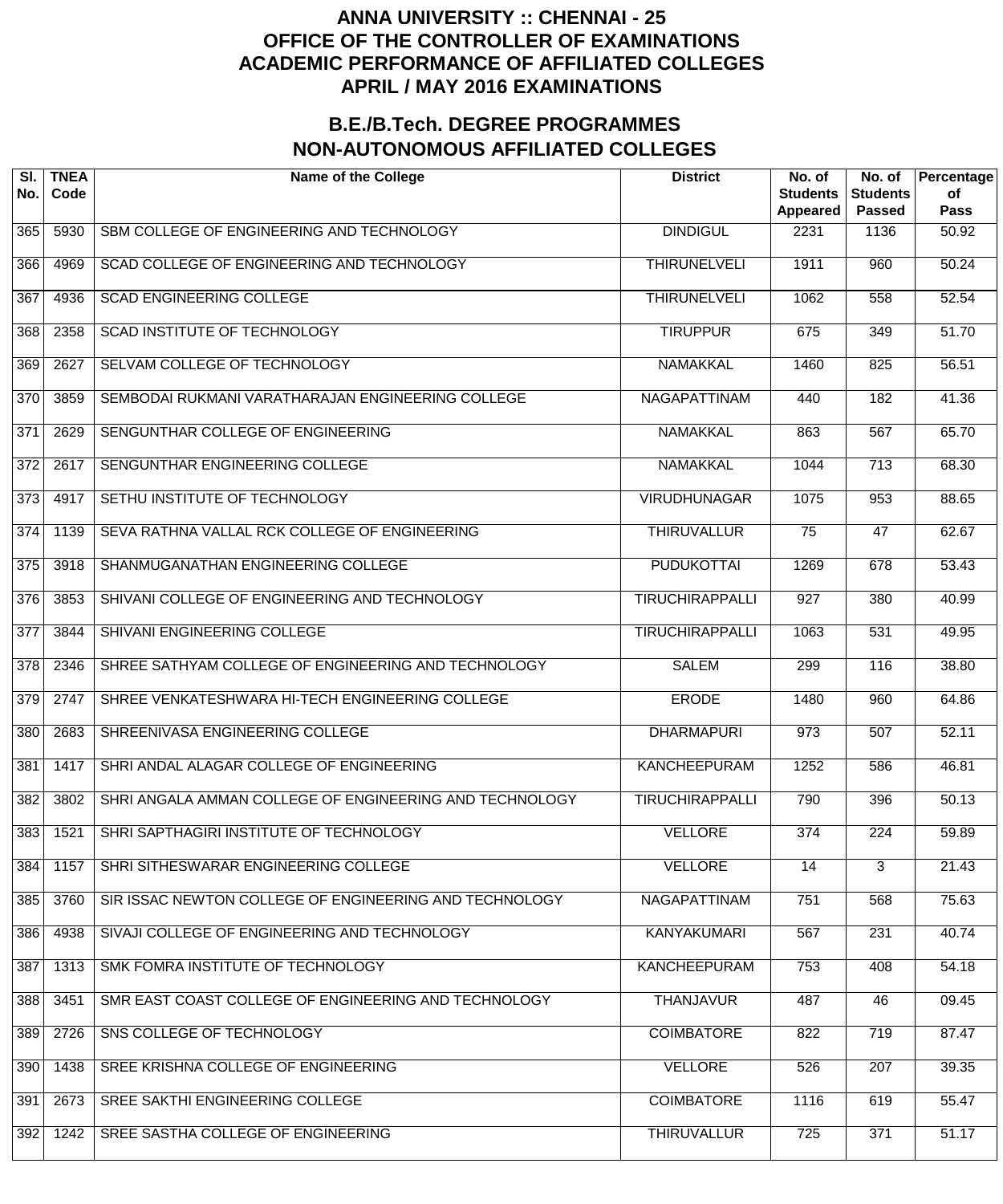| SI.<br>No. | <b>TNEA</b><br>Code | <b>Name of the College</b>                             | <b>District</b>        | No. of<br><b>Students</b><br>Appeared | No. of<br><b>Students</b><br><b>Passed</b> | Percentage<br>of<br><b>Pass</b> |
|------------|---------------------|--------------------------------------------------------|------------------------|---------------------------------------|--------------------------------------------|---------------------------------|
| 393        | 1217                | SREE SASTHA INSTITUTE OF ENGINEERING AND TECHNOLOGY    | <b>THIRUVALLUR</b>     | 2265                                  | 1322                                       | 58.37                           |
| 394        | 4970                | SREE SOWDAMBIKA COLLEGE OF ENGINEERING                 | <b>VIRUDHUNAGAR</b>    | 1082                                  | 702                                        | 64.88                           |
| 395        | 2767                | <b>SRG ENGINEERING COLLEGE</b>                         | <b>NAMAKKAL</b>        | 760                                   | 158                                        | 20.79                           |
| 396        | 1433                | SRI ARAVINDAR ENGINEERING COLLEGE                      | <b>VILLUPURAM</b>      | $\overline{373}$                      | 131                                        | 35.12                           |
| 397        | 1513                | SRI BALAJI CHOCKALINGAM ENGINEERING COLLEGE            | <b>THIRUVANNAMALAI</b> | 940                                   | 397                                        | 42.23                           |
| 398        | 3852                | SRI BHARATHI ENGINEERING COLLEGE FOR WOMEN             | <b>PUDUKOTTAI</b>      | 335                                   | 231                                        | 68.96                           |
| 399        | 2739                | SRI ESHWAR COLLEGE OF ENGINEERING                      | <b>COIMBATORE</b>      | 2359                                  | 1966                                       | 83.34                           |
| 400        | 1150                | SRI JAYARAM INSTITUTE OF ENGINEERING AND TECHNOLOGY    | <b>THIRUVALLUR</b>     | $\overline{121}$                      | 46                                         | 38.02                           |
| 401        | 1526                | SRI KRISHNA COLLEGE OF ENGINEERING                     | <b>VELLORE</b>         | 562                                   | 204                                        | 36.30                           |
| 402        | 1427                | SRI KRISHNA ENGINEERING COLLEGE                        | <b>KANCHEEPURAM</b>    | 690                                   | $\overline{255}$                           | 36.96                           |
| 403        | 1335                | SRI KRISHNA INSTITUTE OF TECHNOLOGY                    | <b>KANCHEEPURAM</b>    | 548                                   | 152                                        | 27.74                           |
| 404        | 1418                | SRI LAKSHMI AMMAL ENGINEERING COLLEGE                  | <b>KANCHEEPURAM</b>    | 501                                   | $\overline{210}$                           | 41.92                           |
| 405        | 1218                | SRI MUTHUKUMARAN INSTITUTE OF TECHNOLOGY               | <b>KANCHEEPURAM</b>    | 1587                                  | 1044                                       | 65.78                           |
| 406        | 1514                | SRI NANDHANAM COLLEGE OF ENGINEERING AND TECHNOLOGY    | <b>VELLORE</b>         | 452                                   | 108                                        | 23.89                           |
| 407        | 5502                | SRI RAAJA RAAJAN COLLEGE OF ENGINEERING AND TECHNOLOGY | <b>SIVAGANGA</b>       | 940                                   | 477                                        | 50.74                           |
| 408        | 3454                | SRI RAMAKRISHNA COLLEGE OF ENGINEERING                 | <b>PERAMBALUR</b>      | 449                                   | 321                                        | 71.49                           |
| 409        | 2725                | SRI RAMAKRISHNA INSTITUTE OF TECHNOLOGY                | <b>COIMBATORE</b>      | 1952                                  | 1459                                       | 74.74                           |
| 410        | 1448                | SRI RAMANA MAHARISHI COLLEGE OF ENGINEERING            | THIRUVANNAMALAI        | 322                                   | 99                                         | 30.75                           |
| 411        | 2754                | SRI RAMANATHAN ENGINEERING COLLEGE                     | <b>TIRUPPUR</b>        | 176                                   | 67                                         | 38.07                           |
| 412        | 1426                | SRI RAMANUJAR ENGINEERING COLLEGE                      | <b>KANCHEEPURAM</b>    | 1489                                  | 647                                        | 43.45                           |
| 413        | 2342                | SRI RANGANATHAR INSTITUTE OF ENGINEERING & TECHNOLOGY  | <b>COIMBATORE</b>      | 573                                   | 288                                        | 50.26                           |
| 414        | 1445                | SRI RANGAPOOPATHI COLLEGE OF ENGINEERING               | <b>VILLUPURAM</b>      | 468                                   | 112                                        | 23.93                           |
| 415        | 1324                | SRI SAI RAM INSTITUTE OF TECHNOLOGY                    | <b>KANCHEEPURAM</b>    | 2526                                  | 2253                                       | 89.19                           |
| 416        | 1419                | SRI SAIRAM ENGINEERING COLLEGE                         | <b>KANCHEEPURAM</b>    | 4768                                  | 4257                                       | 89.28                           |
| 417        | 2727                | SRI SHAKTHI INSTITUTE OF ENGINEERING AND TECHNOLOGY    | <b>COIMBATORE</b>      | 2589                                  | 1916                                       | 74.01                           |
| 418        | 2302                | SRI SHANMUGHA COLLEGE OF ENGINEERING AND TECHNOLOGY    | <b>SALEM</b>           | 591                                   | 439                                        | 74.28                           |
| 419        | 1315                | SRI SIVASUBRAMANIYA NADAR COLLEGE OF ENGINEERING       | <b>KANCHEEPURAM</b>    | 3542                                  | $\frac{1}{3175}$                           | 89.64                           |
| 420        | 5720                | SRI SUBRAMANYA COLLEGE OF ENGINEERING AND TECHNOLOGY   | <b>DINDIGUL</b>        | 1024                                  | 482                                        | 47.07                           |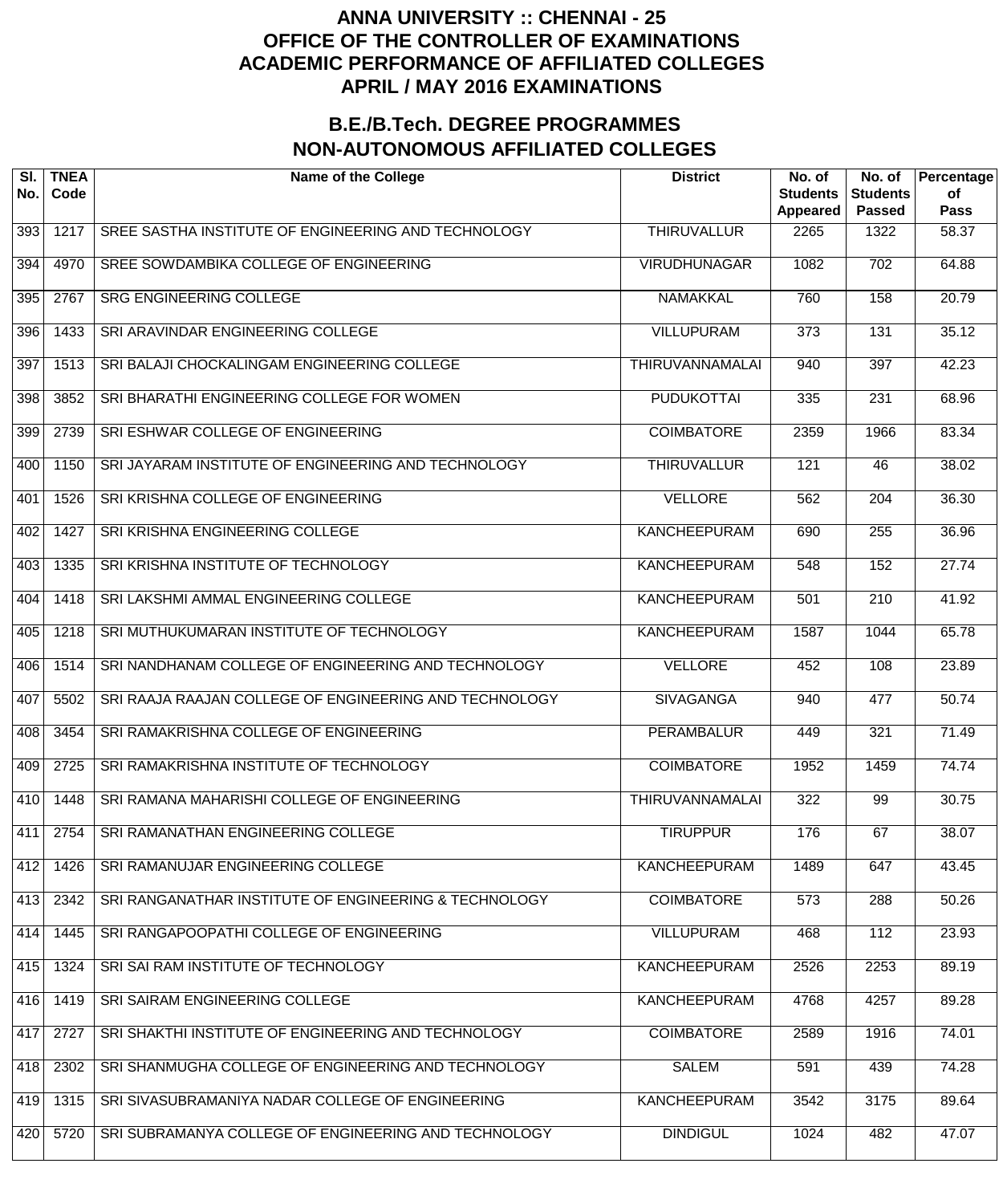| SI.<br>No. | <b>TNEA</b><br>Code | <b>Name of the College</b>                             | <b>District</b>        | No. of<br><b>Students</b><br><b>Appeared</b> | No. of<br><b>Students</b><br><b>Passed</b> | Percentage<br>of<br><b>Pass</b> |
|------------|---------------------|--------------------------------------------------------|------------------------|----------------------------------------------|--------------------------------------------|---------------------------------|
| 421        | 1219                | SRI VENKATESWARA COLLEGE OF ENGINEERING                | <b>KANCHEEPURAM</b>    | 4203                                         | 3207                                       | 76.30                           |
| 422        | 1116                | SRI VENKATESWARA COLLEGE OF ENGINEERING AND TECHNOLOGY | <b>THIRUVALLUR</b>     | 1431                                         | 699                                        | 48.85                           |
| 423        | 2340                | SRI VENKATESWARA INSTITUTE OF ENGINEERING              | <b>KRISHNAGIRI</b>     | 420                                          | 110                                        | 26.19                           |
| 424        | 1121                | SRI VENKATESWARA INSTITUTE OF SCIENCE AND TECHNOLOGY   | <b>THIRUVALLUR</b>     | 436                                          | 195                                        | 44.72                           |
| 425        | 1413                | SRI VENKATESWARAA COLLEGE OF TECHNOLOGY                | <b>KANCHEEPURAM</b>    | 345                                          | 159                                        | 46.09                           |
| 426        | 4996                | SRI VIDYA COLLEGE OF ENGINEERING & TECHNOLOGY          | <b>VIRUDHUNAGAR</b>    | 1301                                         | 845                                        | 64.95                           |
| 427        | 2765                | SRIGURU INSTITUTE OF TECHNOLOGY                        | <b>COIMBATORE</b>      | 1027                                         | 638                                        | 62.12                           |
| 428        | 3823                | SRINIVASAN ENGINEERING COLLEGE                         | <b>PERAMBALUR</b>      | 845                                          | 385                                        | 45.56                           |
| 429        | 1115                | SRIRAM ENGINEERING COLLEGE                             | <b>THIRUVALLUR</b>     | 1258                                         | $\overline{734}$                           | 58.35                           |
| 430        | 5530                | SSM INSTITUTE OF ENGINEERING AND TECHNOLOGY            | <b>DINDIGUL</b>        | 1706                                         | 1155                                       | 67.70                           |
| 431        | 1325                | ST. JOSEPH COLLEGE OF ENGINEERING                      | <b>KANCHEEPURAM</b>    | 1343                                         | 525                                        | 39.09                           |
| 432        | 3860                | ST.ANNE'S COLLEGE OF ENGINEERING AND TECHNOLOGY        | <b>CUDDALORE</b>       | 630                                          | 198                                        | 31.43                           |
| 433        | 1317                | ST.JOSEPH'S COLLEGE OF ENGINEERING                     | KANCHEEPURAM           | 5407                                         | 3913                                       | 72.37                           |
| 434        | 3825                | ST.JOSEPH'S COLLEGE OF ENGINEERING AND TECHNOLOGY      | <b>THANJAVUR</b>       | 1225                                         | 573                                        | 46.78                           |
| 435        | 1149                | ST.JOSEPH'S INSTITUTE OF TECHNOLOGY                    | <b>KANCHEEPURAM</b>    | 2412                                         | 1638                                       | 67.91                           |
| 436        | 5919                | ST.MICHAEL COLLEGE OF ENGINEERING & TECHNOLOGY         | <b>SIVAGANGA</b>       | 592                                          | 348                                        | 58.78                           |
| 437        | 4933                | ST.MOTHER THERESA ENGINEERING COLLEGE                  | <b>TUTICORIN</b>       | 1288                                         | 804                                        | 62.42                           |
| 438        | 1127                | ST.PETER'S COLLEGE OF ENGINEERING AND TECHNOLOGY       | <b>THIRUVALLUR</b>     | 2189                                         | 1143                                       | 52.22                           |
| 439        | 4971                | ST.XAVIER'S CATHOLIC COLLEGE OF ENGINEERING            | <b>KANYAKUMARI</b>     | 2127                                         | 1445                                       | 67.94                           |
| 440        | 3766                | STAR LION COLLEGE OF ENGINEERING AND TECHNOLOGY        | <b>THANJAVUR</b>       | 685                                          | 228                                        | 33.28                           |
| 441        | 4672                | STELLA MARY'S COLLEGE OF ENGINEERING                   | <b>KANYAKUMARI</b>     | 461                                          | 242                                        | 52.49                           |
| 442        | 3920                | SUDHARSAN ENGINEERING COLLEGE                          | <b>PUDUKOTTAI</b>      | 1371                                         | 607                                        | 44.27                           |
| 443        | 2360                | SUGUNA COLLEGE OF ENGINEERING                          | <b>COIMBATORE</b>      | 304                                          | 185                                        | 60.86                           |
| 444        | 4972                | SUN COLLEGE OF ENGINEERING AND TECHNOLOGY              | KANYAKUMARI            | 719                                          | 163                                        | 22.67                           |
| 445        | 3460                | SUREYA COLLEGE OF ENGINEERING                          | <b>TIRUCHIRAPPALLI</b> | 205                                          | 69                                         | 33.66                           |
| 446        | 2748                | SURYA ENGINEERING COLLEGE                              | <b>ERODE</b>           | 881                                          | 523                                        | 59.36                           |
| 447        | 1434                | SURYA GROUP OF INSTITUTIONS                            | <b>VILLUPURAM</b>      | 956                                          | 329                                        | 34.41                           |
| 448        | 5921                | SYED AMMAL ENGINEERING COLLEGE                         | RAMANATHAPURAM         | 1675                                         | 1199                                       | 71.58                           |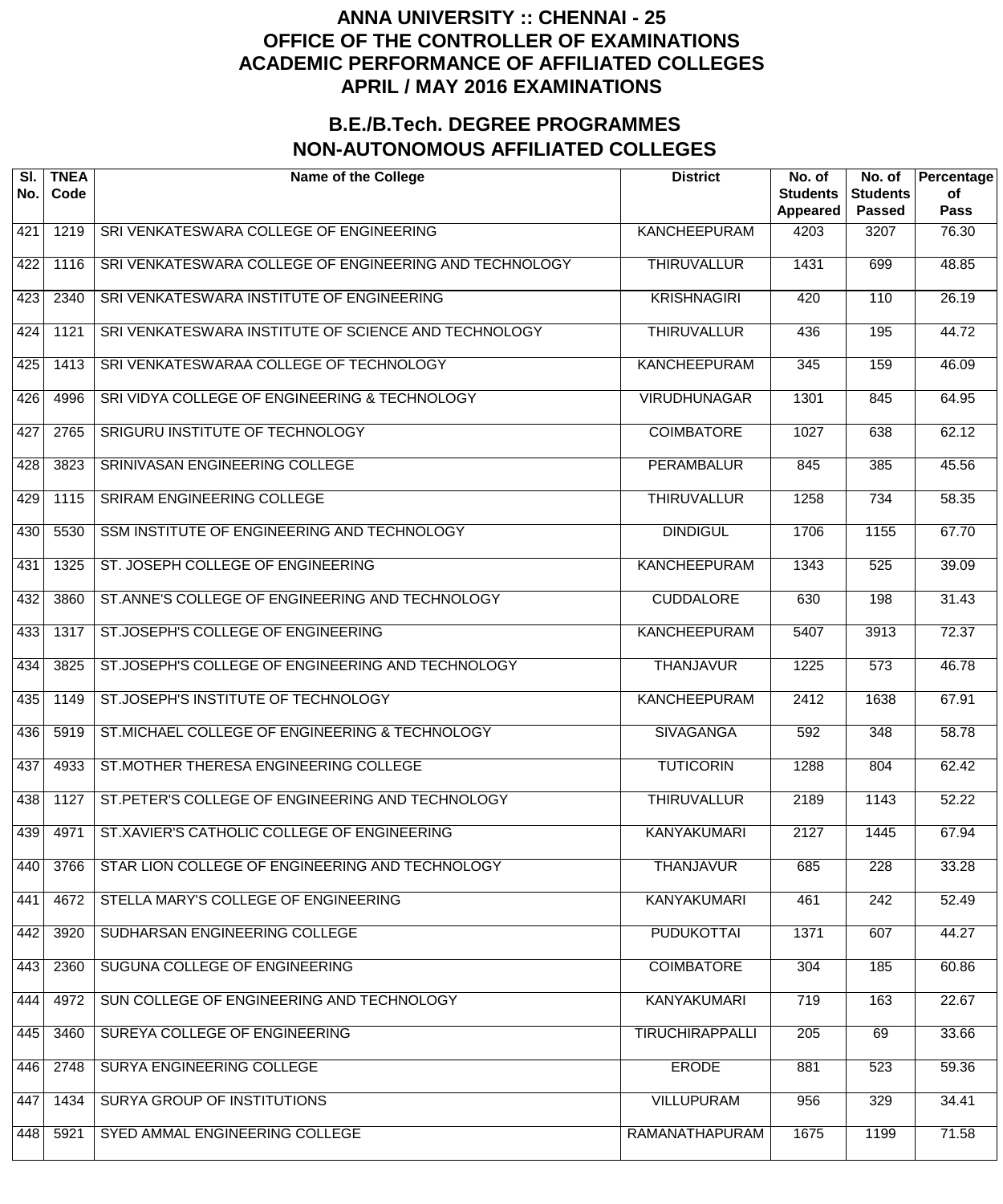| SI.<br>No. | <b>TNEA</b><br>Code | <b>Name of the College</b>                            | <b>District</b>        | No. of<br><b>Students</b><br>Appeared | No. of<br><b>Students</b><br><b>Passed</b> | Percentage<br>of<br><b>Pass</b> |
|------------|---------------------|-------------------------------------------------------|------------------------|---------------------------------------|--------------------------------------------|---------------------------------|
| 449        | 1318                | T.J. INSTITUTE OF TECHNOLOGY                          | <b>KANCHEEPURAM</b>    | 535                                   | 253                                        | 47.29                           |
| 450        | 1241                | T.J.S. ENGINEERING COLLEGE                            | <b>THIRUVALLUR</b>     | 1641                                  | 1008                                       | 61.43                           |
| 451        | 1415                | T.S.M. JAIN COLLEGE OF TECHNOLOGY                     | <b>VILLUPURAM</b>      | 445                                   | 67                                         | 15.06                           |
| 452        | 1420                | <b>TAGORE ENGINEERING COLLEGE</b>                     | <b>KANCHEEPURAM</b>    | 2196                                  | 1241                                       | 56.51                           |
| 453        | 2646                | TAGORE INSTITUTE OF ENGINEERING AND TECHNOLOGY        | <b>SALEM</b>           | 837                                   | 414                                        | 49.46                           |
| 454        | 2721                | TAMILNADU COLLEGE OF ENGINEERING                      | <b>COIMBATORE</b>      | 1847                                  | 1165                                       | 63.08                           |
| 455        | 4950                | TAMIZHAN COLLEGE OF ENGINEERING AND TECHNOLOGY        | <b>KANYAKUMARI</b>     | 434                                   | $\overline{82}$                            | 18.89                           |
| 456        | 2757                | TEJAA SHAKTHI INSTITUTE OF TECHNOLOGY FOR WOMEN       | <b>COIMBATORE</b>      | 449                                   | 323                                        | 71.94                           |
| 457        | 4669                | THAMIRABHARANI ENGINEERING COLLEGE                    | <b>THIRUNELVELI</b>    | 637                                   | 278                                        | 43.64                           |
| 458        | 1319                | <b>THANGAVELU ENGINEERING COLLEGE</b>                 | <b>KANCHEEPURAM</b>    | 1395                                  | 596                                        | 42.72                           |
| 459        | 1516                | THANTHAI PERIYAR GOVT INSTITUTE OF TECHNOLOGY         | <b>VELLORE</b>         | 1158                                  | 866                                        | 74.78                           |
| 460        | 2666                | THE KAVERY COLLEGE OF ENGINEERING                     | <b>SALEM</b>           | 813                                   | 328                                        | 40.34                           |
| 461        | 2625                | THE KAVERY ENGINEERING COLLEGE                        | <b>SALEM</b>           | 1777                                  | 891                                        | 50.14                           |
| 462        | 5988                | THENI KAMMAVAR SANGAM COLLEGE OF TECHNOLOGY           | <b>THENI</b>           | 1092                                  | $\overline{721}$                           | 66.03                           |
| 463        | 1517                | THIRUMALAI ENGINEERING COLLEGE                        | <b>KANCHEEPURAM</b>    | $\overline{572}$                      | 342                                        | $\frac{1}{59.79}$               |
| 464        | 1518                | THIRUVALLUVAR COLLEGE OF ENGINEERING AND TECHNOLOGY   | <b>THIRUVANNAMALAI</b> | 1401                                  | 337                                        | 24.05                           |
| 465        | 3820                | <b>TRICHY ENGINEERING COLLEGE</b>                     | <b>TIRUCHIRAPPALLI</b> | 976                                   | 420                                        | 43.03                           |
| 466        | 3795                | <b>TRP ENGINEERING COLLEGE</b>                        | <b>TIRUCHIRAPPALLI</b> | 1813                                  | 1370                                       | 75.57                           |
| 467        | 4978                | <b>UDAYA SCHOOL OF ENGINEERING</b>                    | <b>KANYAKUMARI</b>     | 1090                                  | 469                                        | 43.03                           |
| 468        | 5942                | ULTRA COLLEGE OF ENGINEERING AND TECHNOLOGY FOR WOMEN | <b>MADURAI</b>         | 460                                   | 398                                        | 86.52                           |
| 469        | 2761                | UNITED INSTITUTE OF TECHNOLOGY                        | <b>COIMBATORE</b>      | 1727                                  | 1052                                       | 60.91                           |
| 470        | 4675                | UNIVERSAL COLLEGE OF ENGINEERING AND TECHNOLOGY       | <b>THIRUNELVELI</b>    | 594                                   | 250                                        | 42.09                           |
| 471        | 3016                | UNIVERSITY COLLEGE OF ENGINEERING, ARIYALUR           | <b>ARIYALUR</b>        | 1136                                  | 657                                        | 57.83                           |
| 472        | 1015                | UNIVERSITY COLLEGE OF ENGINEERING, ARNI               | THIRUVANNAMALAI        | 990                                   | 708                                        | 71.52                           |
| 473        | 5022                | UNIVERSITY COLLEGE OF ENGINEERING, DINDIGUL           | <b>DINDIGUL</b>        | 1167                                  | 804                                        | 68.89                           |
| 474        | 1026                | UNIVERSITY COLLEGE OF ENGINEERING, KANCHIPURAM        | <b>KANCHEEPURAM</b>    | 898                                   | 680                                        | 75.72                           |
| 475        | 4023                | UNIVERSITY COLLEGE OF ENGINEERING, NAGERCOIL          | <b>KANYAKUMARI</b>     | 1449                                  | 956                                        | 65.98                           |
| 476        | 3019                | UNIVERSITY COLLEGE OF ENGINEERING, PANRUTI            | <b>CUDDALORE</b>       | 1444                                  | 752                                        | 52.08                           |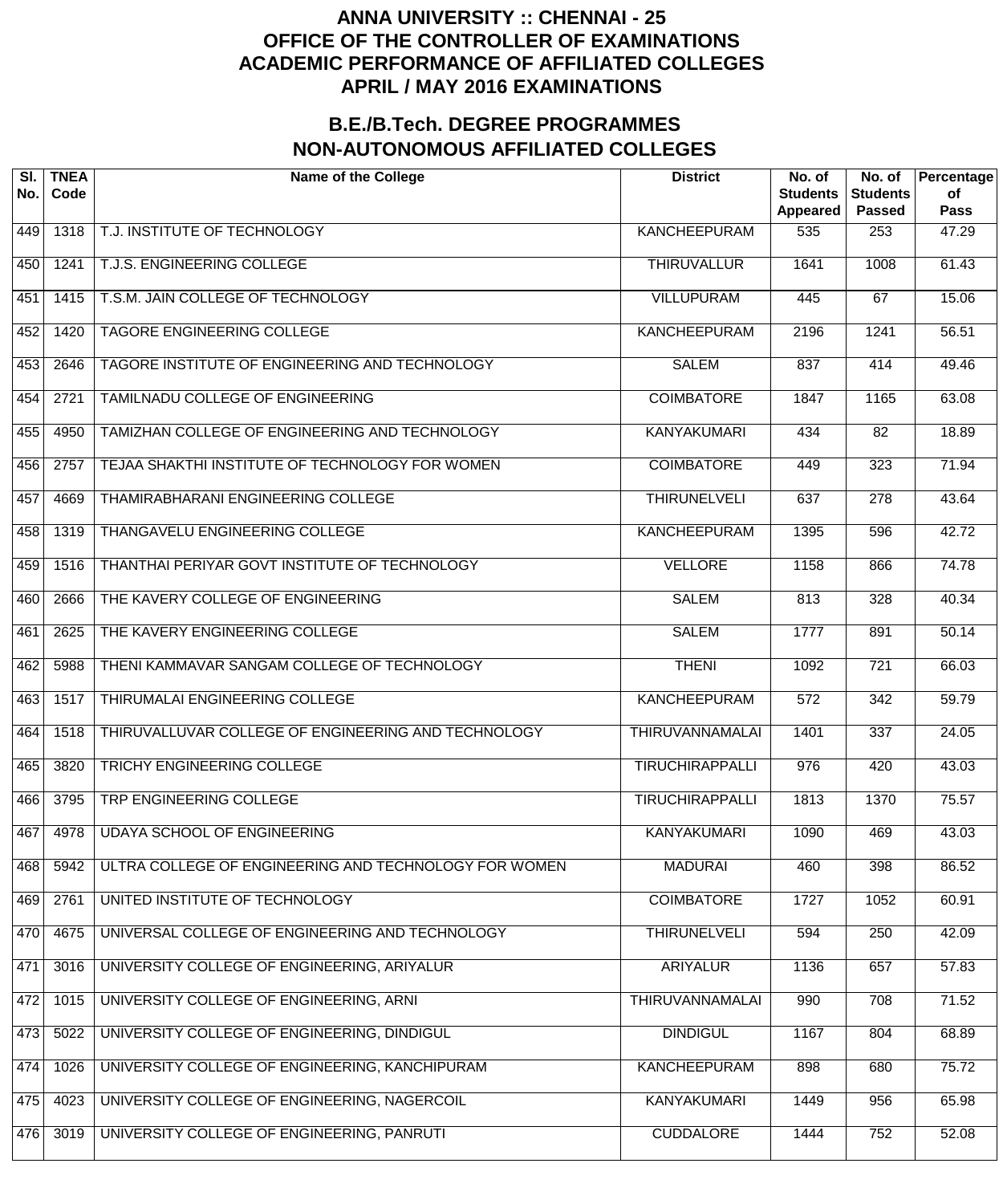| SI.<br>No. | <b>TNEA</b><br>Code | <b>Name of the College</b>                                                    | <b>District</b>        | No. of<br><b>Students</b><br>Appeared | No. of<br><b>Students</b><br><b>Passed</b> | Percentage<br>of<br><b>Pass</b> |
|------------|---------------------|-------------------------------------------------------------------------------|------------------------|---------------------------------------|--------------------------------------------|---------------------------------|
| 477        | 3021                | UNIVERSITY COLLEGE OF ENGINEERING, PATTUKKOTTAI                               | <b>THANJAVUR</b>       | 1022                                  | 571                                        | 55.87                           |
| 478        | 5017                | UNIVERSITY COLLEGE OF ENGINEERING, RAMANATHAPURAM                             | RAMANATHAPURAM         | 1181                                  | $\overline{751}$                           | 63.59                           |
| 479        | 3018                | UNIVERSITY COLLEGE OF ENGINEERING, THIRUKKUVALAI                              | <b>NAGAPATTINAM</b>    | 1155                                  | 684                                        | 59.22                           |
| 480        | 4024                | UNIVERSITY COLLEGE OF ENGINEERING, THOOTHUKUDI                                | <b>TUTICORIN</b>       | 1119                                  | 783                                        | 69.97                           |
| 481        | 1014                | UNIVERSITY COLLEGE OF ENGINEERING, TINDIVANAM                                 | <b>VILLUPURAM</b>      | 1068                                  | 676                                        | 63.30                           |
| 482        | 3011                | UNIVERSITY COLLEGE OF ENGINEERING, TIRUCHIRAPPALLI (BIT CAMPUS)               | <b>TIRUCHIRAPPALLI</b> | 4037                                  | 2757                                       | 68.29                           |
| 483        | 1013                | UNIVERSITY COLLEGE OF ENGINEERING, VILLUPURAM                                 | <b>VILLUPURAM</b>      | 1096                                  | 667                                        | 60.86                           |
| 484        | 4941                | UNNAMALAI INSTITUTE OF TECHNOLOGY                                             | <b>TUTICORIN</b>       | 1097                                  | 589                                        | 53.69                           |
| 485        | 2655                | VKS COLLEGE OF ENGINEERING AND TECHNOLOGY                                     | <b>KARUR</b>           | 534                                   | 233                                        | 43.63                           |
| 486        | 2658                | V S A EDUCATIONAL AND CHARITABLE TRUST'S GROUP OF INSTITUTIONS                | <b>SALEM</b>           | 1079                                  | 398                                        | 36.89                           |
| 487        | 4864                | V V COLLEGE OF ENGINEERING                                                    | <b>TUTICORIN</b>       | 1155                                  | 823                                        | 71.26                           |
| 488        | 4979                | V.P.MUTHAIAH PILLAI MEENAKSHI AMMAL ENGINEERING COLLEGE FOR<br><b>WOMEN</b>   | <b>VIRUDHUNAGAR</b>    | $\overline{742}$                      | $\overline{557}$                           | 75.07                           |
| 489        | 1421                | V.R.S. COLLEGE OF ENGINEERING AND TECHNOLOGY                                  | <b>VILLUPURAM</b>      | 1334                                  | 677                                        | 50.75                           |
| 490        | 2357                | V.S.B. COLLEGE OF ENGINEERING TECHNICAL CAMPUS                                | <b>COIMBATORE</b>      | 1000                                  | 896                                        | 89.60                           |
| 491        | 2622                | V.S.B. ENGINEERING COLLEGE                                                    | <b>KARUR</b>           | 2622                                  | 2392                                       | 91.23                           |
| 492        | 5532                | <b>VAIGAI COLLEGE OF ENGINEERING</b>                                          | <b>MADURAI</b>         | 458                                   | 299                                        | 65.28                           |
| 493        | 1422                | <b>VALLIAMMAI ENGINEERING COLLEGE</b>                                         | <b>KANCHEEPURAM</b>    | 3726                                  | 2346                                       | 62.96                           |
| 494        | 3848                | <b>VANDAYAR ENGINEERING COLLEGE</b>                                           | <b>THANJAVUR</b>       | 667                                   | 312                                        | 46.78                           |
| 495        | 2641                | VARUVAN VADIVELAN INSTITUTE OF TECHNOLOGY                                     | <b>DHARMAPURI</b>      | 1164                                  | 560                                        | 48.11                           |
| 496        | 1136                | VEDHANTHA INSTITUTE OF TECHNOLOGY                                             | <b>VILLUPURAM</b>      | 254                                   | $\overline{31}$                            | 12.20                           |
| 497        | 5851                | <b>VEERAMMAL ENGINEERING COLLEGE</b>                                          | <b>DINDIGUL</b>        | 513                                   | 394                                        | 76.80                           |
| 498        | 1131                | <b>VEL TECH</b>                                                               | <b>THIRUVALLUR</b>     | 1523                                  | 977                                        | 64.15                           |
| 499        | 1122                | VEL TECH HIGH TECH DR.RANGARAJAN DR.SAKUNTHALA ENGINEERING<br><b>COLLEGE</b>  | <b>THIRUVALLUR</b>     | 2534                                  | 1667                                       | 65.79                           |
| 500        | 1118                | VEL TECH MULTI TECH DR.RANGARAJAN DR.SAKUNTHALA ENGINEERING<br><b>COLLEGE</b> | <b>THIRUVALLUR</b>     | 2552                                  | 2025                                       | 79.35                           |
| 501        | 2723                | VELALAR COLLEGE OF ENGINEERING AND TECHNOLOGY                                 | <b>ERODE</b>           | 2521                                  | 1870                                       | 74.18                           |
| 502        | 5986                | VELAMMAL COLLEGE OF ENGINEERING AND TECHNOLOGY                                | <b>MADURAI</b>         | 2345                                  | 2004                                       | 85.46                           |
| 503        | 1120                | <b>VELAMMAL ENGINEERING COLLEGE</b>                                           | <b>THIRUVALLUR</b>     | 4435                                  | 3615                                       | 81.51                           |
| 504        | 1237                | VELAMMAL INSTITUTE OF TECHNOLOGY                                              | <b>THIRUVALLUR</b>     | 1908                                  | 1674                                       | 87.74                           |